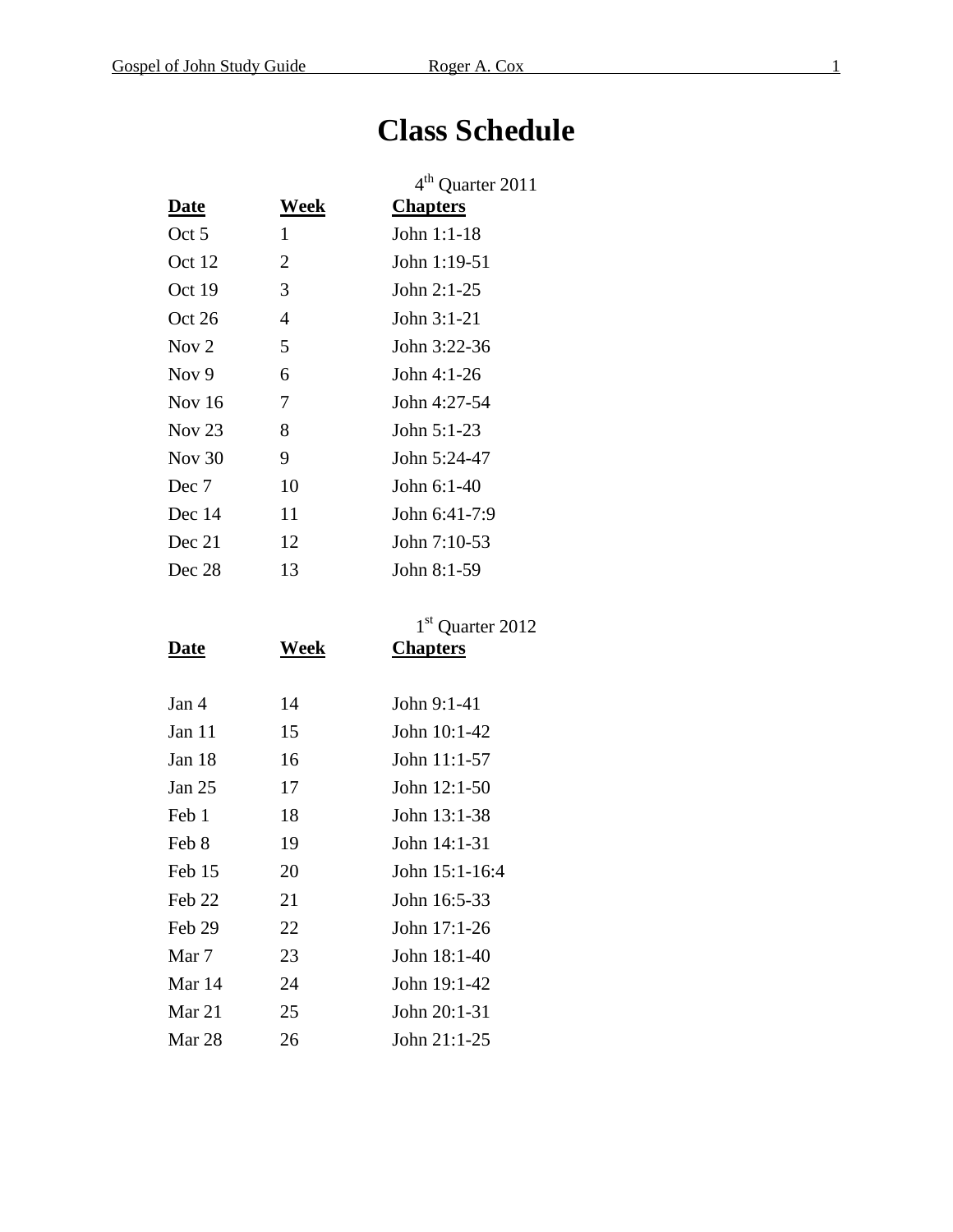# **JOHN**

The Gospel of John has long held a place of high honor and devotion among Christians. The profundity of its message—focusing on the mystery of the Person of Christ and the incarnation, His relationship to the Father, and the importance of belief in Christ—together with the relative simplicity of its construction makes it frequently the first portion of Scripture to be translated into another language.

### **Author**

While the Gospel of John does not specifically designate its author, many factors support the long-held belief that he was John the apostle, the brother of James and son of Zebedee. According to 20:21, 24, this Gospel was written by "the disciple whom Jesus loved," and, of the inner circle of Jesus' disciples (Peter, James, and John), John is the only probable candidate. That the author was a Palestinian Jew and an eyewitness of the events he describes also supports Johannine authorship.

Early written sources and persistent tradition about the apostle John point to Ephesus as the most likely place for the origin of the Gospel. John is believed to have lived and worked in the area of Ephesus for many years, and a tomb discovered there is reputed to be his. In addition, several key terms and ideas contained in the Gospel would have been especially fitting for this area of Asia Minor.

### **Date**

The church father Irenaeus explicitly testifies that John wrote the Gospel while residing in Ephesus (A.D. 66–98), and there is little reason to challenge a date within this period. Although some scholars in the past have argued that John's Gospel was composed during the middle of the second century A.D., the discovery in Egypt of a papyrus fragment of the Gospel of John dating to c. A.D. 125 makes a first-century date almost certain.

### **Themes and Literary Structure**

The Gospel of John is built around seven miracles and seven "I am" statements of Christ. The five basic sections of this Gospel are: the incarnation of the Son of God (1:1–18); the presentation of the Son of God (1:19–4:54); the opposition to the Son of God (5:1–12:50); the preparation of the disciples by the Son of God (13:1–17:26); and the crucifixion and resurrection of the Son of God (18:1–21:25).

That John's Gospel is significantly different from the Synoptic Gospels (Matthew, Mark, and Luke) has been noticed from the earliest days of church history. It is probable that John wrote after the Synoptics had been completed, and that he was aware of them. That being the case, John wrote to supplement the Synoptics and to provide a theological interpretation of the Person and work of Christ especially suited for his Hellenistic audience.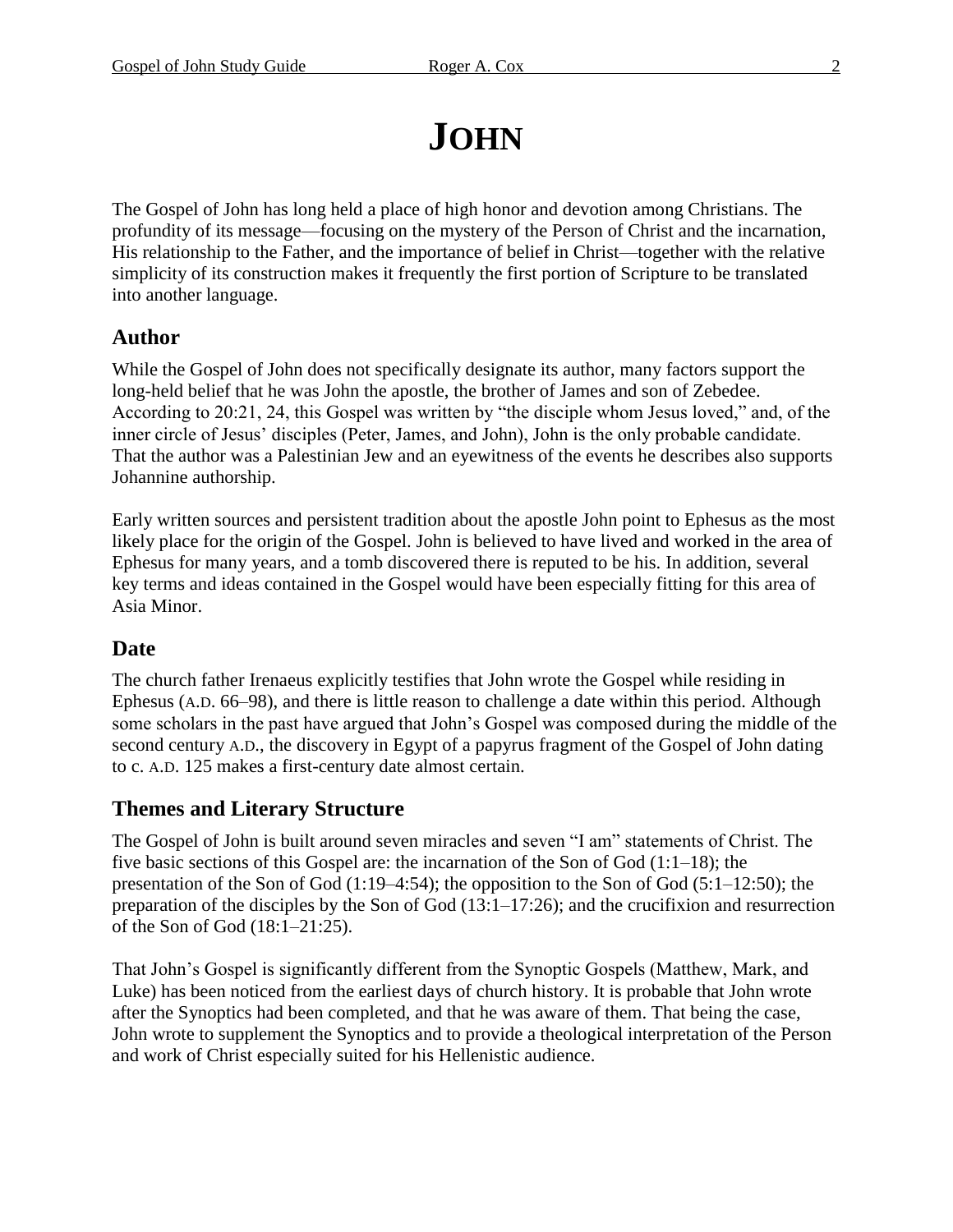Unlike the Synoptics, which present Jesus' teaching in the form of short sayings and parables, John presents Jesus' teaching in the form of longer theological discourses: the discourse on the bread of life (6:41–59), the good shepherd and His sheep (10:1–30), the vine and the branches (15:1–8), and the priestly prayer (17:1–26). In these discourses, contrasting pairs of ideas are frequently utilized, such as light/darkness, belief/unbelief, love/hate, and earthly/heavenly. In contrast to the Synoptic Gospels' focus upon the Galilean ministry, John emphasizes events in Judea and he records three or four Passover visits by Jesus to Jerusalem.

Although the Synoptics are full of the raw material for Christological doctrine, John displays a more intense conviction of the centrality of the Person of Christ. For John, the activity of Christ is not understandable apart from the fact that He is the Messiah, the Son of God, and God Himself (1:1–18). This emphasis upon the Person of Jesus is highlighted by John's inclusion of seven "I am" sayings. $<sup>1</sup>$ </sup>

### **The "I AM" Statements**

Twenty-three times in all we find our Lord's meaningful "I AM" (*ego eimi*, Gk.) in the Greek text of this Gospel (4:26; 6:20, 35, 41, 48, 51; 8:12, 18, 24, 28, 58; 10:7, 9, 11, 14; 11:25; 13:19; 14:6; 15:1, 5; 18:5, 6, 8). In several of these He joins His "I AM" with seven tremendous metaphors which are expressive of His saving relationship toward the world.

- "I AM the Bread of life" (6:35, 41, 48, 51)
- "I AM the Light of the world"  $(8:12)$
- "I AM the Door of the sheep" (10:7, 9)
- "I AM the Good Shepherd" (10:11, 14)
- "I AM the Resurrection and the Life" (11:25)
- "I AM the Way, the Truth, the Life" (14:6)
- "I AM the true Vine"  $(15:1, 5)$ .

 $\overline{a}$ 

Thomas Nelson Publishers, *Nelson's Complete Book of Bible Maps & Charts : Old and New Testaments.*, Rev. and updated ed. (Nashville, Tenn.: Thomas Nelson, 1996).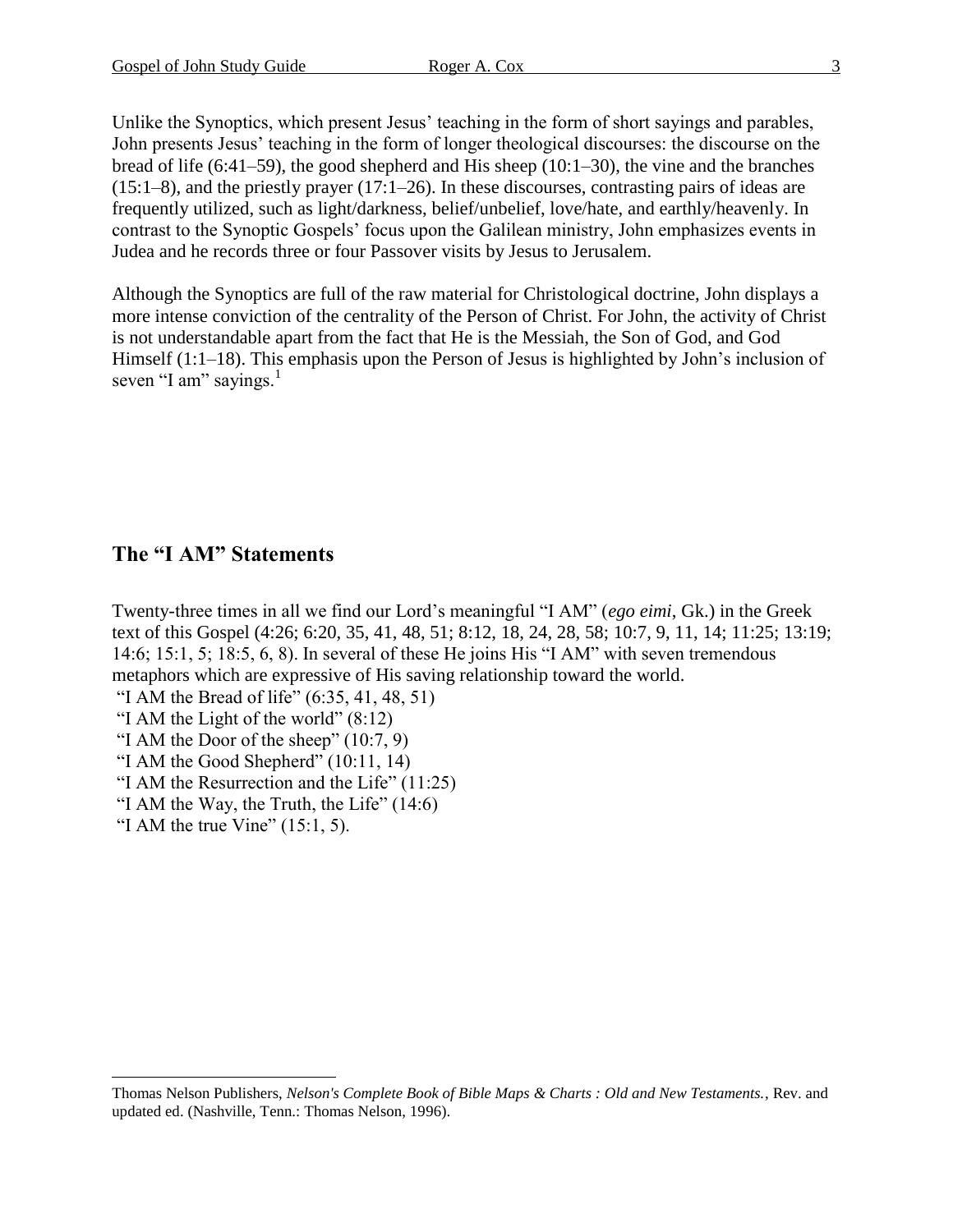### **Outline of John**

### **Part One: The Incarnation of the Word**

- I. 1:1-5 The Pre-existent Word
- II. 1:6-8 John's Witness of the Word
- III. 1:9-13 The Light comes into the World
- IV. 1:14-18 The Word Becomes Flesh

### **Part Two: The Presentation of the Son of God**

- I. 1:19-34 The Presentation of Christ by John the Baptist
- II. 1:35-51 The Presentation of Christ to the Disciples
- III. 2:1-12 The Presentation of Christ in Galilee
- IV. 2:13-3:36 The Presentation of Christ in Judea
- V. 4:1-42 The Presentation of Christ in Samaria
- VI. 4:43-54 Christ's Return to Galilee

### **Part Three: The Opposition to the Son of God**

| $5:1-47$ |  |  |  |              | Opposition at feast in Jerusalem - Jesus Heals Lame Man |
|----------|--|--|--|--------------|---------------------------------------------------------|
|          |  |  |  | ------------ |                                                         |

- II. 6:1-71 Opposition in Galilee Feeds 5000 Walks on Sea
- III. 7:1-53 Opposition at Feast of Tabernacles in Jerusalem
- IV. 8:1-10:42 Opposition to: "I AM" Healing Blind Man- Good Shepherd
- V. 11:1-12:50 Opposition Because Jesus Raises Lazarus From Dead

### **Part Four: The Preparation of the Disciples**

- I. 13:1-16:33 Jesus Prepares His Disciples in the Upper Room
- II. 17:1-26 Jesus Prays For Himself, His Disciples and All Believers

### **Part Five: The Crucifixion & Resurrection**

- I. 18:1-19:16 Jesus' Betrayal and Arrest in Garden of Gethsemane
- II. 19:17-37 The Crucifixion of Christ
- III. 19:38-42 The Burial of Christ
- IV. 20:1-10 The Resurrection of Christ
- V. 20:11-21:25 The Appearance of Christ to His Disciples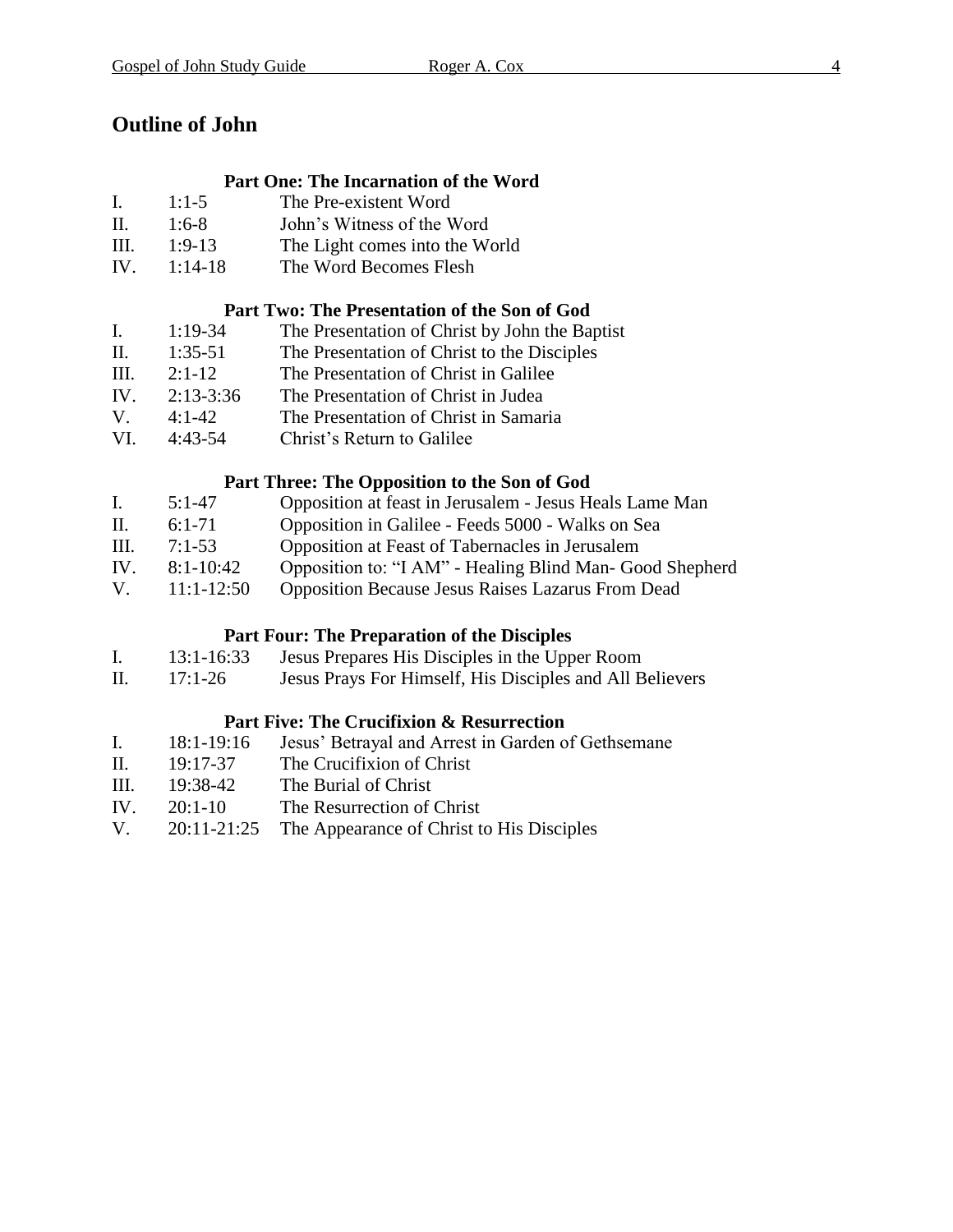### *Lesson 1 – Oct 5 th : John 1:1-18*

### **OVERVIEW**

John begins his Gospel by talking about the deity of Christ, then describes the ministry of John the Baptist.

- I. THE WORD WAS IN THE BEGINNING  $(1:1-5)$
- II. JOHN'S WITNESS OF THE LIGHT (1:6–13)
- III. THE WORD BECOMES FLESH (1:14–18)

### **EXPLORE IT**

- 1. What does John teach us about the Word? (1:1-5)
- 2. What was John's purpose? (1:6-8)
- 3. What does the True Light give to all mankind? (1:9)
- 4. What does the True Light give to those who receive Him? (1:12)
- 5. Who are those whom receive Him? (1:12-13)
- 6. What was the glory of the Word that became flesh? (1:14)
- 7. What did John bear witness to? (1:15)
- 8. What has the only begotten Son declared? (1:18)

### **GET IT**

- 9. What does it mean that "without Him nothing was made that was made"? (1: 3)
- 10. Who is the light and who is the darkness? (1:5)
- 11. What is the difference between the world and His own? (1:10-11)
- 12. Why is Jesus compared to Moses? (1:17)

### **APPLY IT**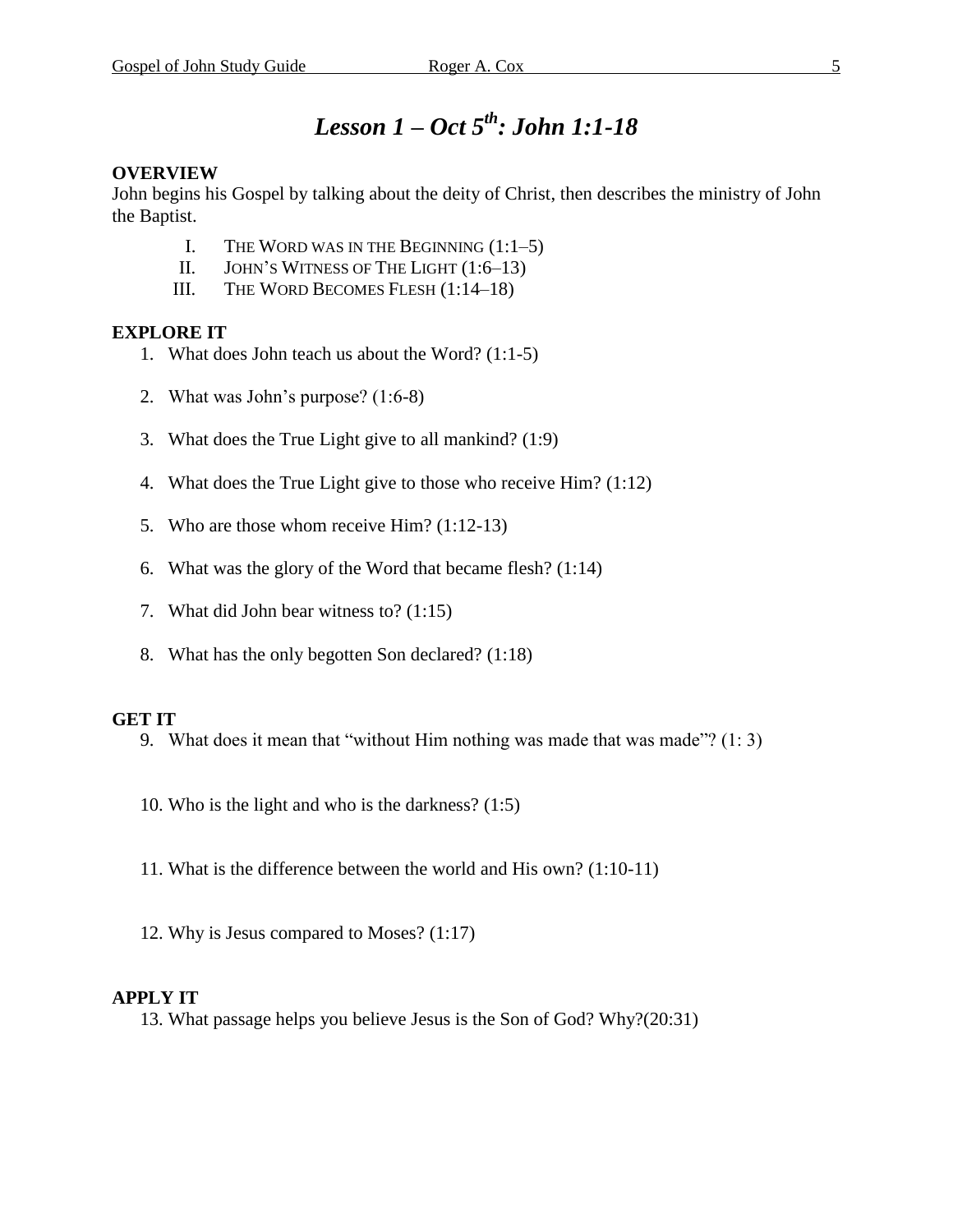### *Lesson 2 – Oct 12 th : John 1:19-51*

### **OVERVIEW**

John prepares Israel for the coming of the messiah, then Jesus begins to tell people to follow Him.

- I. A VOICE IN THE WILDERNESS (1:19–34)
- II. JESUS BEGINS TO CALL DISCIPLES (1:35–51)

### **EXPLORE IT**

- 1. What did John say about who he was? (1:20-23)
- 2. Why did John call Jesus the Lamb of God? (1:29)
- 3. How did John know who Jesus was? (1:31-34)
- 4. What did John's disciples do when John identified Jesus? (1:36)
- 5. What was the first thing Andrew did after he had followed Jesus? (1:40-42)
- 6. What nickname did Jesus give to Simon? (1:42)
- 7. How did Philip respond to Jesus' invitation? (1:44-46)
- 8. Why was Nathanael skeptical that Philip had found the Messiah? (1:46)
- 9. What convinced Nathanael that Jesus was the Son of God? (1:47-50)

### **GET IT**

10. What does the phrase "make straight the way for the Lord" mean? (1:23)

11. What did John mean that Jesus surpassed him because He was before him? (1:30)

### **APPLY IT**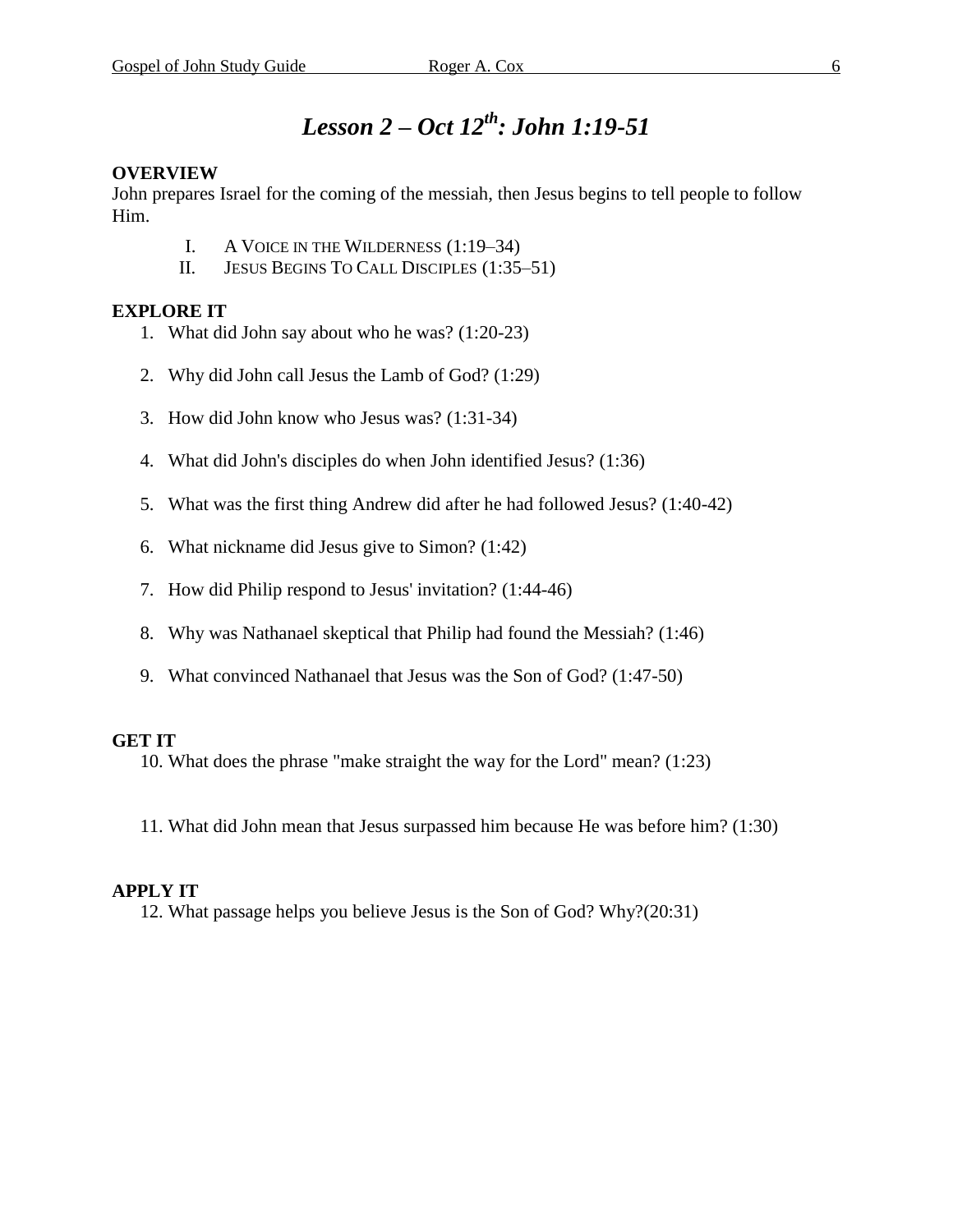### *Lesson 3 – Oct 19th : John 2:1-25*

### **OVERVIEW**

Jesus performs his first miracle and drives the merchants and money changers out of the Temple. When the Jewish leaders challenge his authority, Jesus says he will restore the temple (his body) in three days.

- I. JESUS TURNS WATER INTO WINE (2:1-12)
- II. JESUS CLEANSES THE TEMPLE (2:13-25)

### **EXPLORE IT**

- 1. What did Jesus' mother say to Him? (2:3)
- 2. What was Jesus' response to His mother? (2:4)
- 3. What did Jesus tell the servants to do? (2:7-8)
- 4. What did Jesus find in the temple courts? (2:14)
- 5. How did Jesus respond to those selling and changing money in the temple? (2:14-16)
- 6. What did Jesus' disciples remember? (2:17)
- 7. What did the Jews demand from Jesus? (2:18)
- 8. What temple did the Jews think Jesus was talking about? (2:20)
- 9. When did the disciples remember what Jesus had said? (2:22)
- 10. What was Jesus' response to those who believed in Him? (2:24-25)

### **GET IT**

11. Why did Jesus perform this miracle? (2:11)

### **APPLY IT**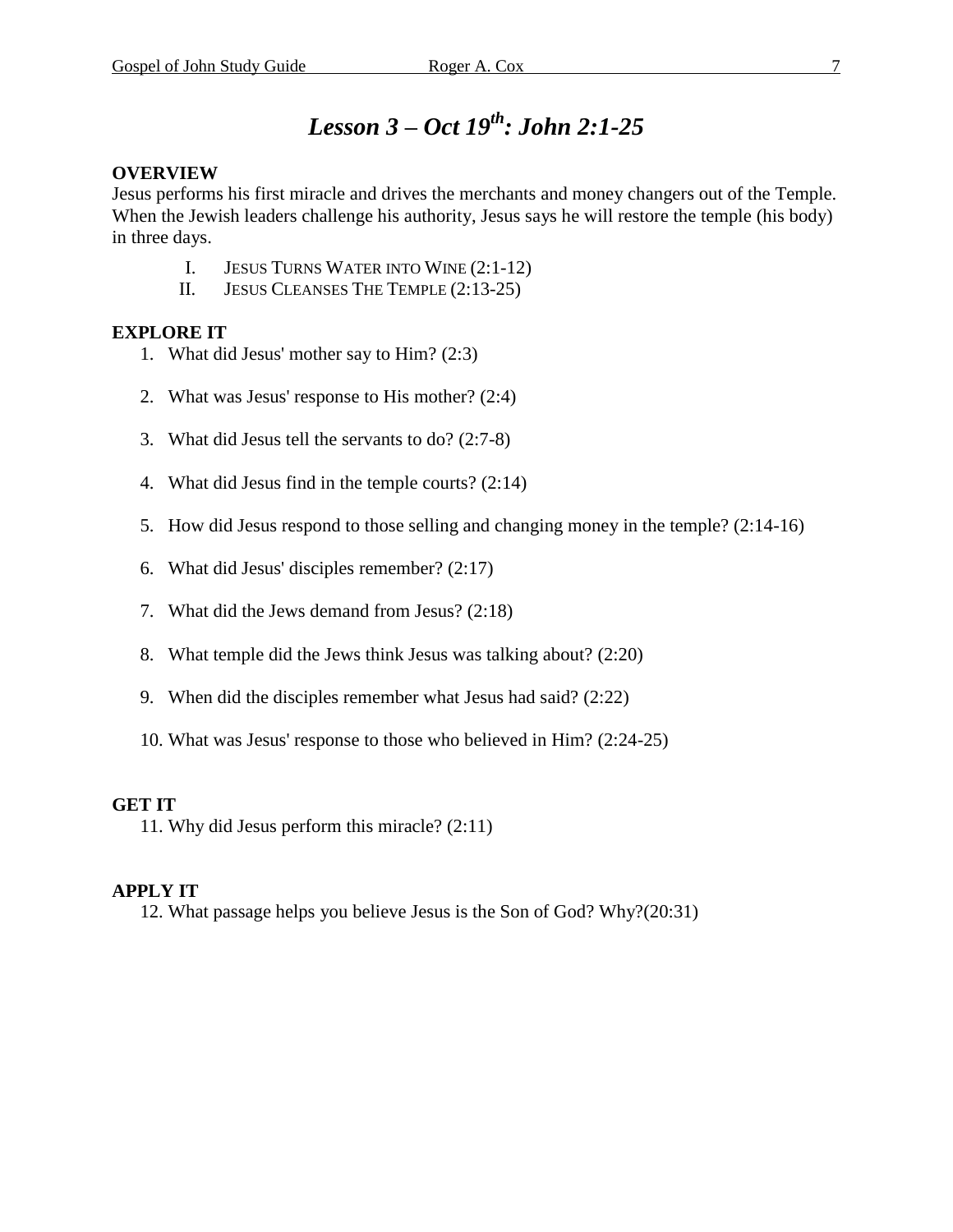### *Lesson 4 – Oct 26 th : John 3:1-21*

#### **OVERVIEW**

Jesus meets with Nicodemus and tells him in order to be saved, all people must be born again.

I. JESUS EXPLAINS THE NEW BIRTH (3:1–21)

### **EXPLORE IT**

- 1. At what time did Nicodemus visit Jesus? (3:2)
- 2. Why did Nicodemus believe Jesus was from God? (3:2)
- 3. What is the qualification for seeing the kingdom of God? (3:3)
- 4. What is required to enter the kingdom of God? (3:5-6)
- 5. About what category of things did Jesus say He was talking? (3:12)
- 6. What is the result of believing in the Son of Man? (3:15, 18)
- 7. Why did God send His Son into the world? (3:16,17)
- 8. How does the person who lives by truth respond to the light? (3:19-21)
- 9. Why does a person not come to the light? (3:19-21)

### **GET IT**

10. Why should Nicodemus have understood what Jesus said? (3:10)

#### **APPLY IT**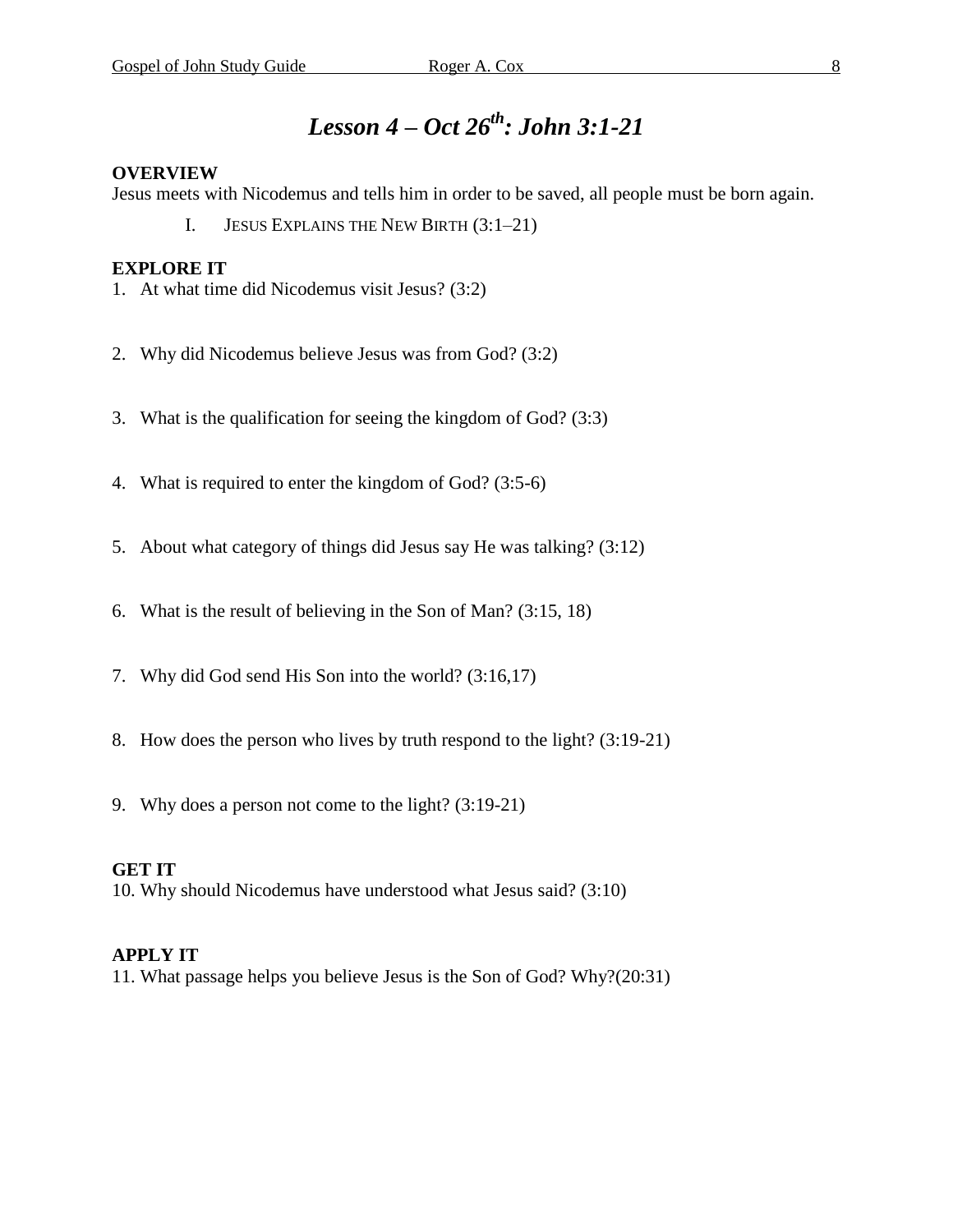### *Lesson 5 – Nov 2 nd : John 3:22-36*

#### **OVERVIEW**

John the Baptist tells his disciples that Jesus is the Messiah.

I. JOHN BEARS WITNESS TO THE CHRIST (3:22–36)

#### **EXPLORE IT**

- 1. What did Jesus do with His disciples in the Judean countryside? (3:22)
- 2. What took place between John's disciples and some Jews? (3:25)
- 3. Who did John say he was, as well as who he wasn't? (3:28)
- 4. How did John describe Jesus becoming more important than himself? (3:29)
- 5. What did John say about his and Jesus' future status? (3:30)
- 6. What did He whom God sent do? (3:34)
- 7. What is the result of either believing or rejecting the Son? (3:36)

#### **GET IT**

- 8. Why were Jesus and John baptizing people? (3:22-26)
- 9. Why does John answer his disciples like he does in verse 27? What does he mean? (3:27)
- 10. Why does "no one" receive the testimony of Jesus? (3:31-36)

#### **APPLY IT**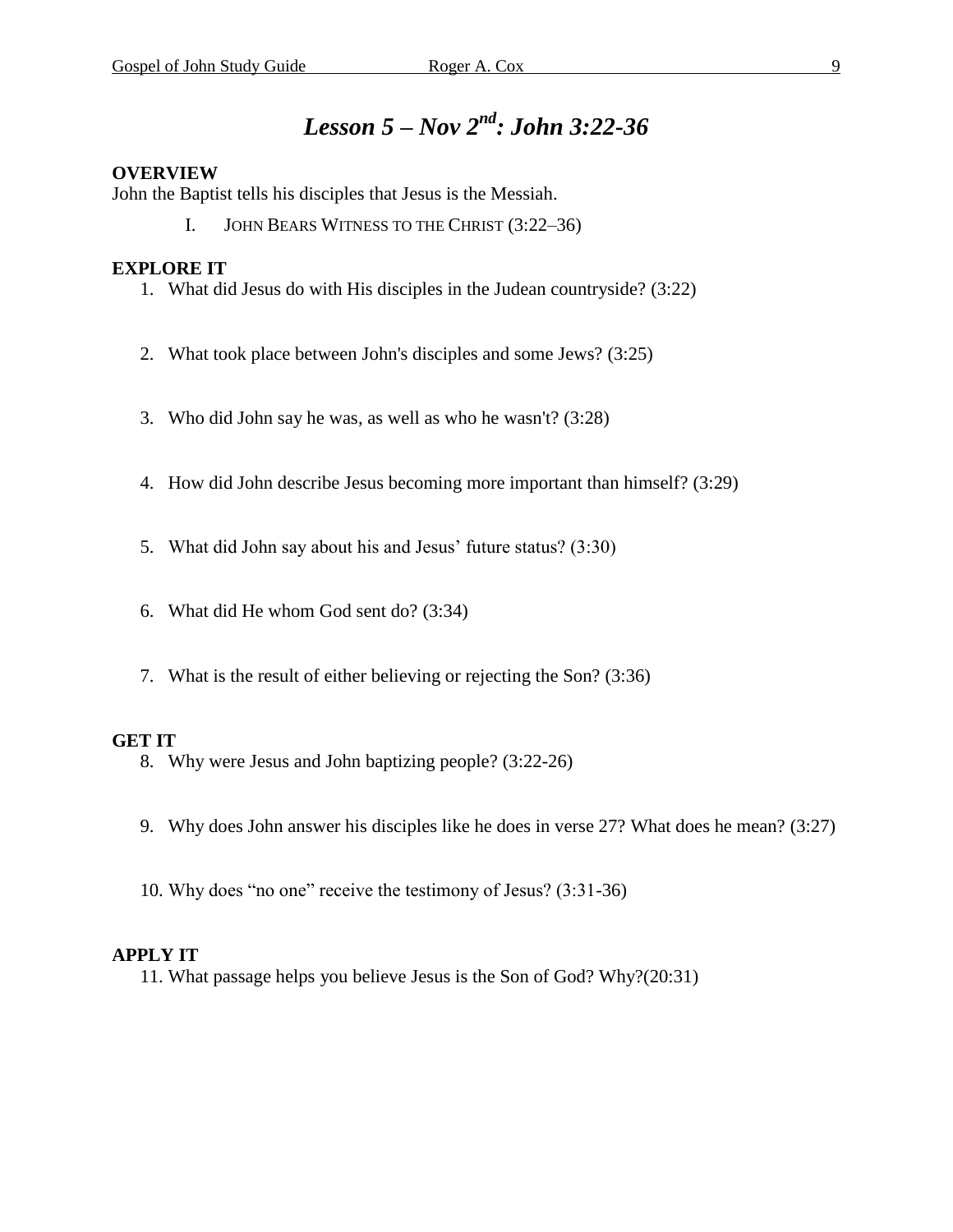### *Lesson 6 – Nov 9 th : John 4:1-26*

#### **OVERVIEW**

Jesus meets a Samaritan woman by a well and offers her living water.

I. JESUS TEACHES SAMARITAN WOMAN (4:1–26)

### **EXPLORE IT**

- 1. Who was baptizing more disciples than John? (4:1-2)
- 2. Why did Jesus sit down by Jacob's well? (4:6)
- 3. Why was the Samaritan woman surprised that Jesus spoke to her? (4:9)
- 4. How did Jesus answer the Samaritan woman's question? (4:10)
- 5. What did Jesus say would be the result of drinking the water He offered? (4:13-14)
- 6. Who did Jesus tell the Samaritan woman to go and get? (4:16)
- 7. How did the Samaritan woman respond to Jesus' statements about her situation? (4:19- 20)
- 8. How did Jesus say people would worship God? (4:21-23)
- 9. Who did Jesus say He was? (4:25-26)

### **GET IT**

- 10. Why did Jesus have to travel through Samaria? (4:4-5)
- 11. Why did Jesus ask the Samaritan woman for a drink? (4:7)

### **APPLY IT**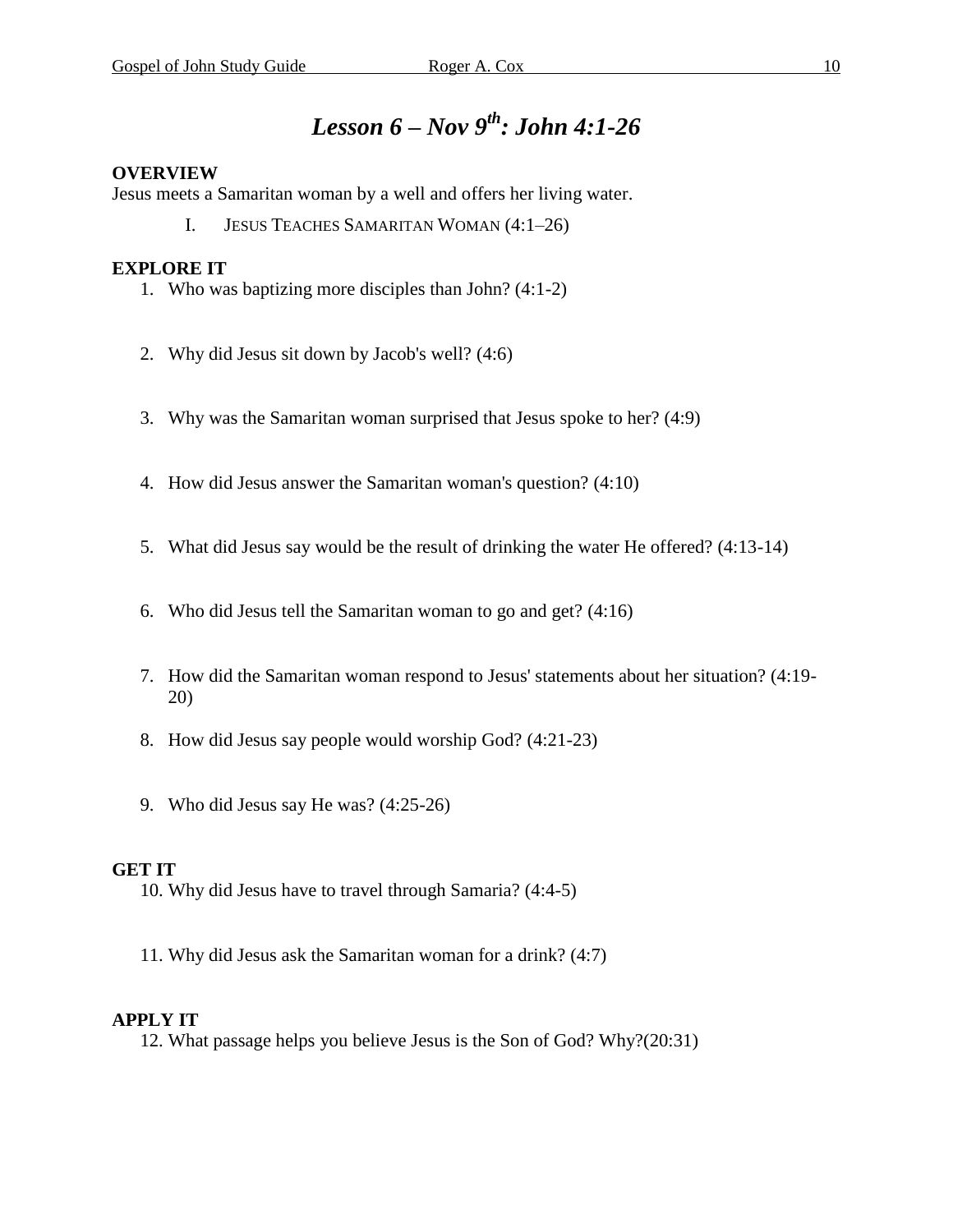### *Lesson 7 – Nov 16 th : John 4:27-54*

### **OVERVIEW**

Many Samaritans in the woman's village believe in him. He heals the son of a government official in Capernaum.

- I. JESUS TEACHES DISCIPLES TO REAP (4:27–38)
- II. JESUS TEACHES SAMARITAN VILLAGE (4:39–42)
- III. JESUS HEALS NOBLEMAN'S SON (4:43-54)

### **EXPLORE IT**

- 1. How did the disciples respond when they saw Jesus talking to the Samaritan woman? (4:27)
- 2. How did the townspeople respond to what the Samaritan woman told them? (4:29,30,39)
- 3. How did the disciples respond to what Jesus told them about food? (4:33)
- 4. What did many Samartitans believe about Jesus? Why? (4:39-42)
- 5. Why did the Galileans welcome Jesus? (4:45)

### **GET IT**

- 6. Why does Jesus teach his disciples about food, the harvest, laboring and reaping? (4:32- 38)
- 7. What kind of crop is the reaper harvesting? (4:36)
- 8. Whose labor are the disciples entering into? (4:38)
- 9. Why are prophets given no honor in their own country? (4:44)
- 10. What is wrong with having to see signs in order to believe? (4:48)

### **APPLY IT**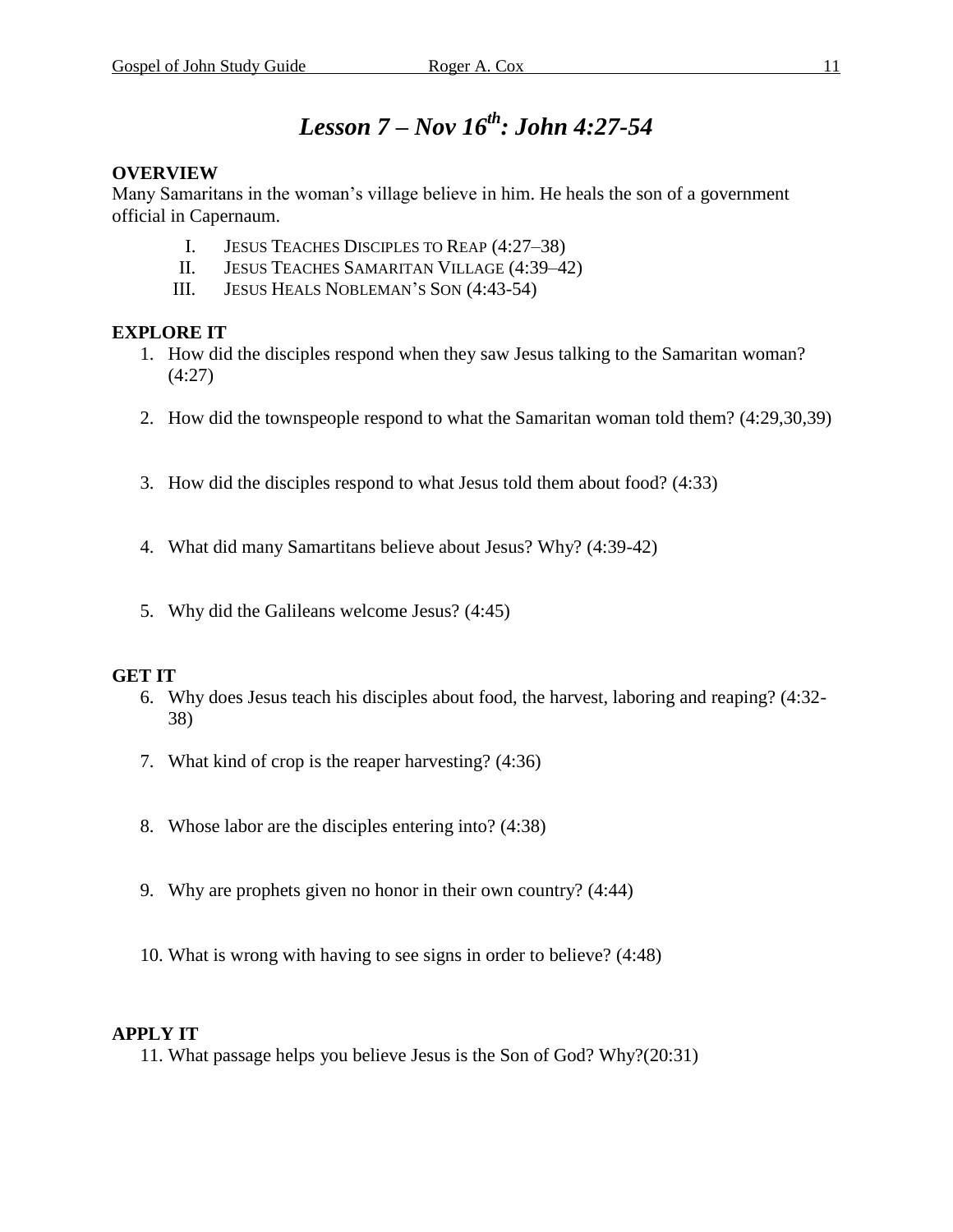### *Lesson 8 – Nov 23 rd : John 5:1-23*

### **OVERVIEW**

Jesus heals a lame man at the pool of Bethesda on the Sabbath. Jesus tells the Jews he is the Son of God.

- I. JESUS HEALS LAME MAN (5:1–15)
- II. HONOR THE FATHER AND THE SON (5:16–23)

### **EXPLORE IT**

- 1. Who came to the pool named Bethesda? Why? (5:1-4)
- 2. What does the lame man think Jesus is implying with his question? (5:7)
- 3. What did the Jews say to the healed man? Why? (5:10)
- 4. What did Jesus teach the man he had healed on their second encounter? (5:14)
- 5. Why did the Jews persecute Jesus? How were they persecuting Him? (5:16)
- 6. Why did certain Jews want to kill Jesus? (5:18)
- 7. What did Jesus say that the Son could do? (5:19)
- 8. What did Jesus say He was able to do? (5:21)
- 9. To whom did God entrust all judgment? Why? (5:22-23)

### **GET IT**

10. Why would Jesus ask the lame man if he wanted to get well? (5:6)

### **APPLY IT**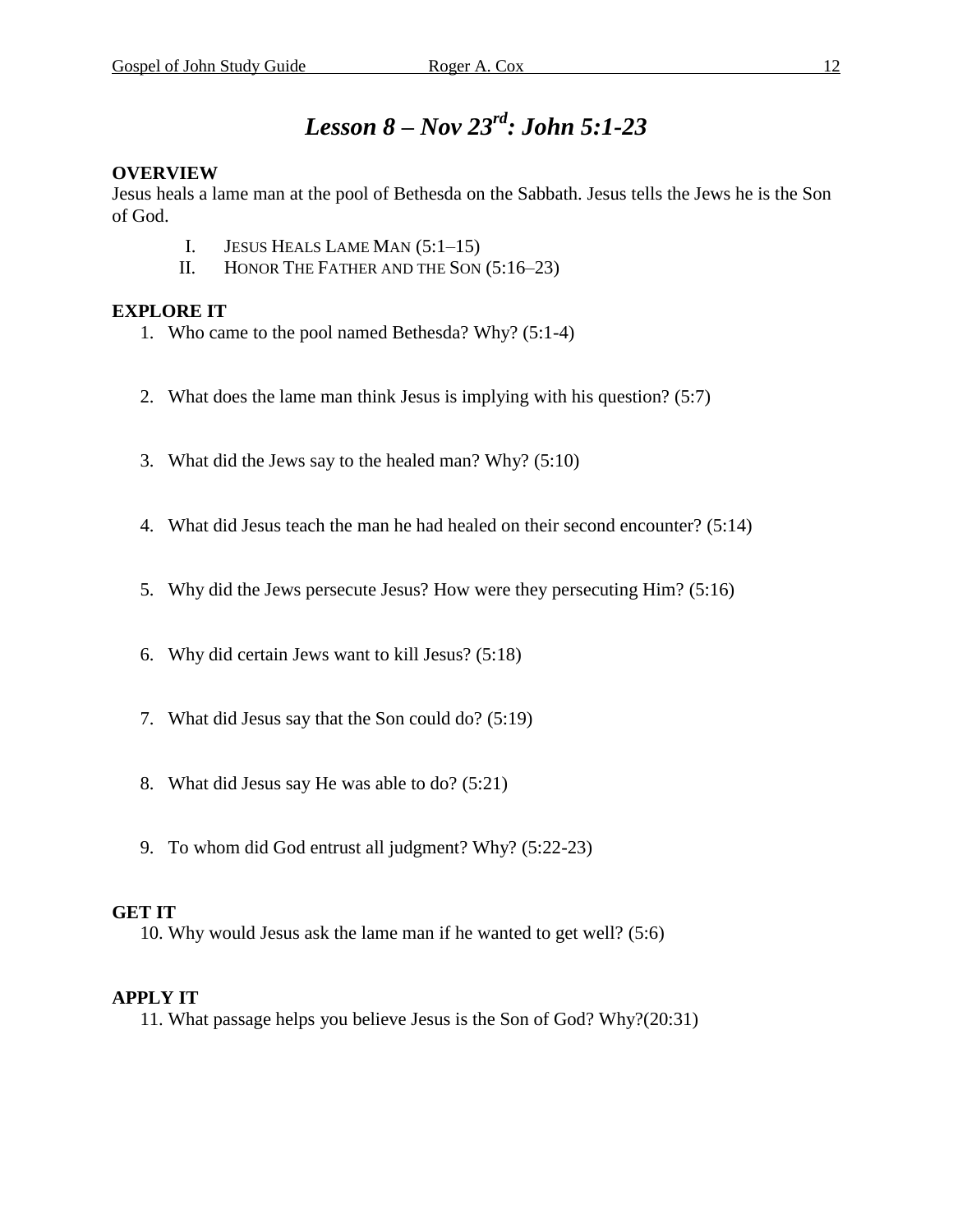### *Lesson 9 – Nov 30th : John 5:24-47*

### **OVERVIEW**

After Jesus healed the lame man on the Sabbath, many Jews wanted to kill Him. Jesus answer was to explain He follows the Father and they should listen to the testimony about Jesus.

- I. JESUS GIVEN AUTHORITY TO EXECUTE JUDGMENT (5:24-30)
- II. JESUS POINTS TO WITNESSES ABOUT HIMSELF (5:31-47)

### **EXPLORE IT**

- 1. What happens when you hear Jesus word and believe the Father? (5:24)
- 2. Who are the dead that Jesus is referring to? (5:25)
- 3. What did Jesus say the Father has in Himself that He has granted to the Son? (5:26)
- 4. Why is Jesus' judgment righteous? (5:30)
- 5. Who had been witness to Jesus? Whose testimony is valid and whose is not? (5:31-38)
- 6. Why did the Jews study the Scriptures? (5:39)
- 7. What did the Jews miss in their study of the Scriptures? (5:39-40)
- 8. Whose praise did the Jews neglect to seek? (5:43-44)
- 9. What effect should Moses' writings have had on the Jews? (5:46-47)

### **GET IT**

- 10. What does it mean to hear Jesus' word? (5:24)
- 11. Who will be resurrected? Is he talking about the same people as in vs. 25? (5:28-29)

### **APPLY IT**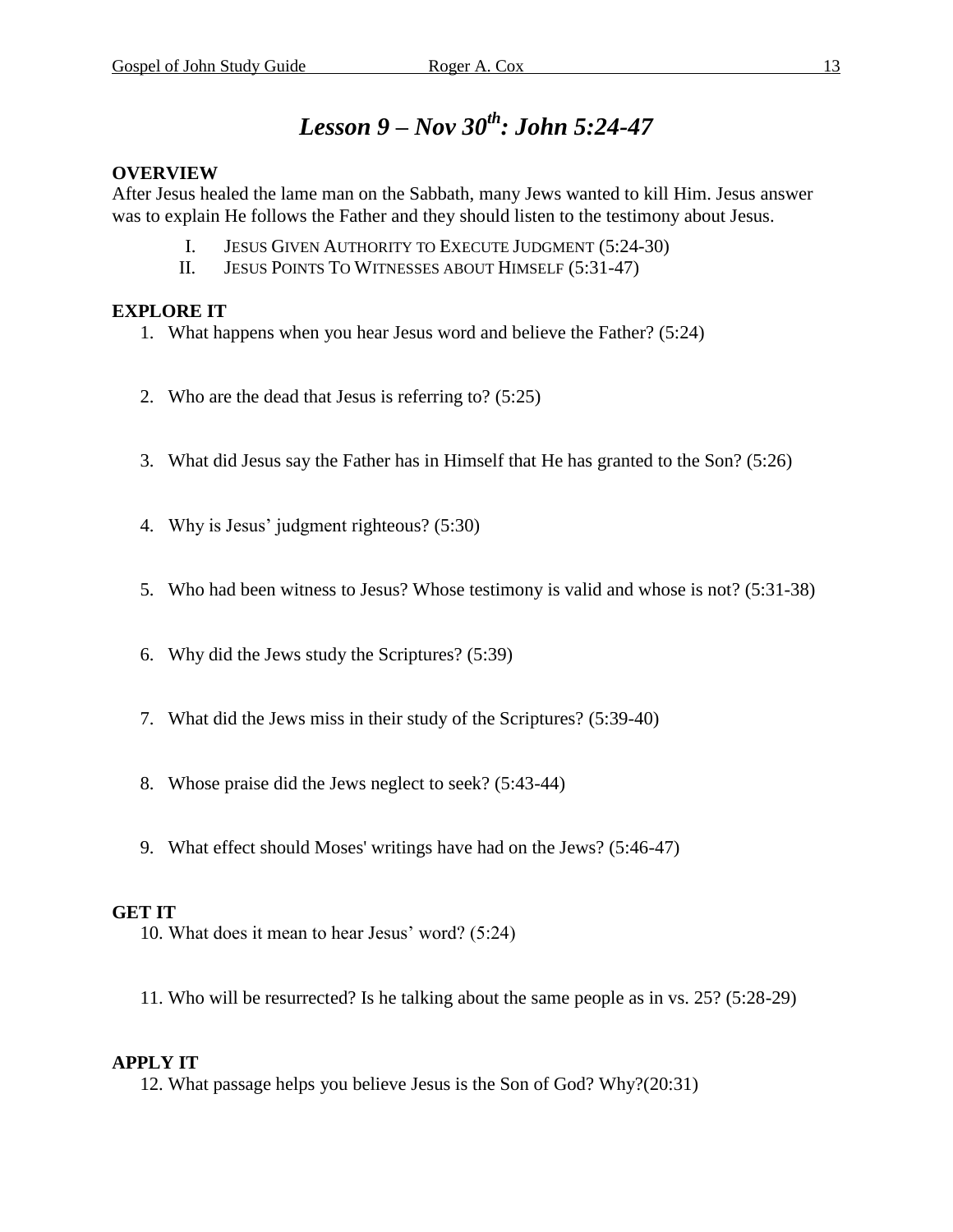### *Lesson 10 – Dec 7 th : John 6:1-40*

### **OVERVIEW**

Jesus performs two miracles that expand peoples interest in Him. Jesus teaches about Himself being the true bread from heaven and questions the faith of many who have seen Him.

- I. TWO MIRACLES: FEEDING 5000 & WALKING ON WATER (6:1-21)
- II. THE TRUE BEAD OF HEAVEN (6:22-40)

### **EXPLORE IT**

- 1. Why did the crowd of people follow Jesus? (6:2)
- 2. What miracle did Jesus perform? (6:10-11)
- 3. Why did Jesus separate himself from the crowd of people? (6:14-15)
- 4. How did the disciples react to what they saw? (6:19)
- 5. What miraculous event took place once Jesus entered the boat? (6:21)
- 6. What did the crowd do when they realized that neither Jesus nor His disciples were there? (6:24)
- 7. What did Jesus say was the work of God? (6:28-29)
- 8. What did Jesus say would be the result of coming to Him? (6:35)
- 9. What did Jesus say is the Father's will? (6:39-40)

### **GET IT**

- 10. Why did Jesus test Philip with this question? (6:6)
- 11. Why did the crowd seek Jesus? (6:26)

### **APPLY IT**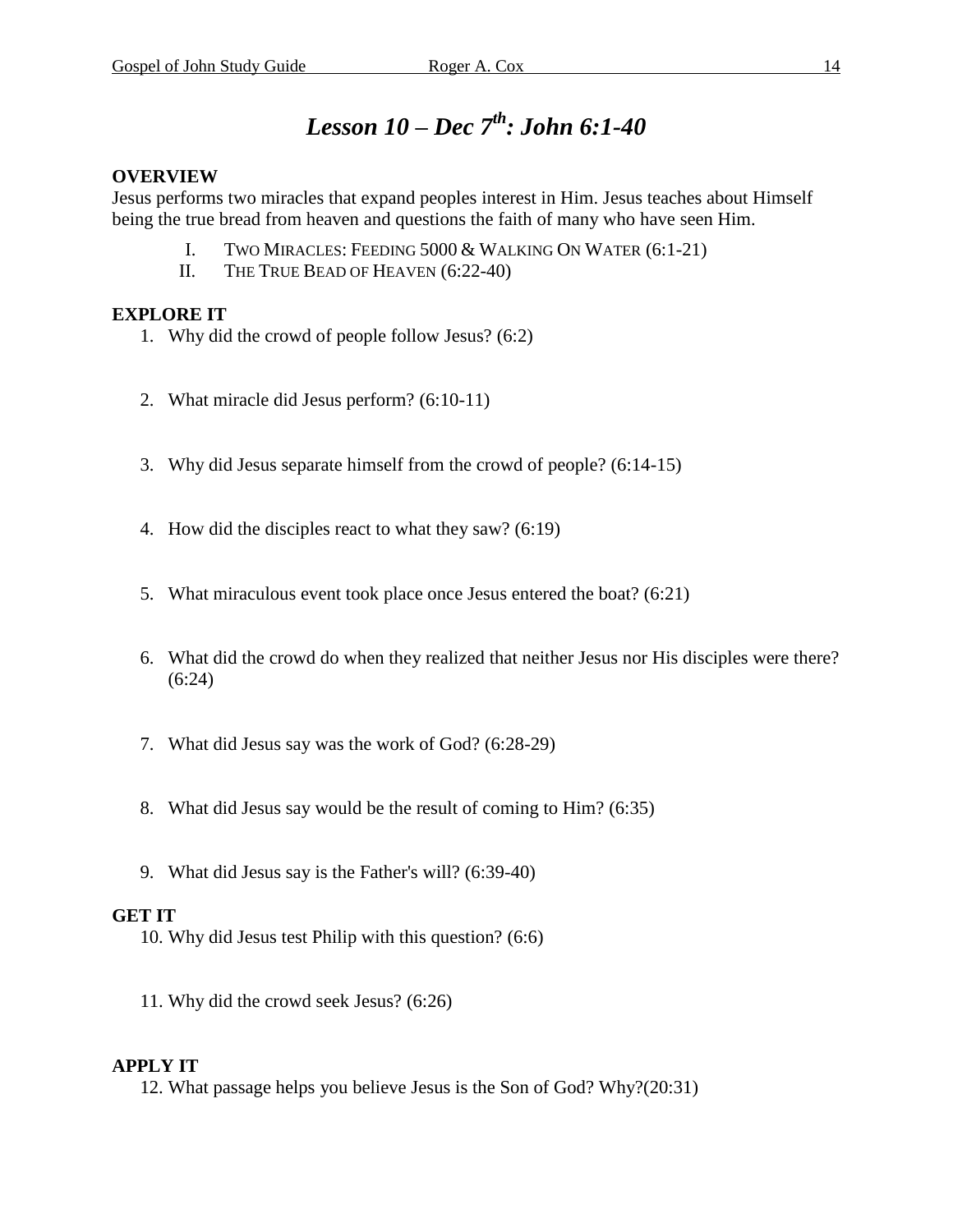### *Lesson 11 – Dec 14 th : John 6:41-7:9*

### **OVERVIEW**

We see the rejection of Jesus by many and the disbelief that many had about Him.

- I. JEWS MURMUR ABOUT THE BREAD OF HEAVEN (6:41-59)
- II. MANY DISCIPLES OF JESUS TURN AWAY (6:60-71)
- III. JESUS BROTHERS DO NOT BELIEVE HIM (7:1-9)

### **EXPLORE IT**

- 1. Why did the Jews begin to grumble? (6:41-42)
- 2. Who did Jesus say could come to Him? (6:43-44)
- 3. What is the difference between manna and the bread of life? (6:48-51, 58)
- 4. How did many of Jesus' disciples respond to His teaching? (6:60)
- 5. What kind of words did Jesus speak to His audience? (6:63)
- 6. What did many of Jesus' disciples do after Jesus spoke these words? (6:66)
- 7. What was Peter's reply to Jesus' question to the disciples? (6:67-69)
- 8. Why did Jesus' brothers tell Him to go public with His works? (7:1-5)
- 9. Why would the world not hate Jesus' brothers? (7:6-8)

### **GET IT**

10. Why were Jesus words hard to listen to for many of His disciples? (6:51-60)

### **APPLY IT**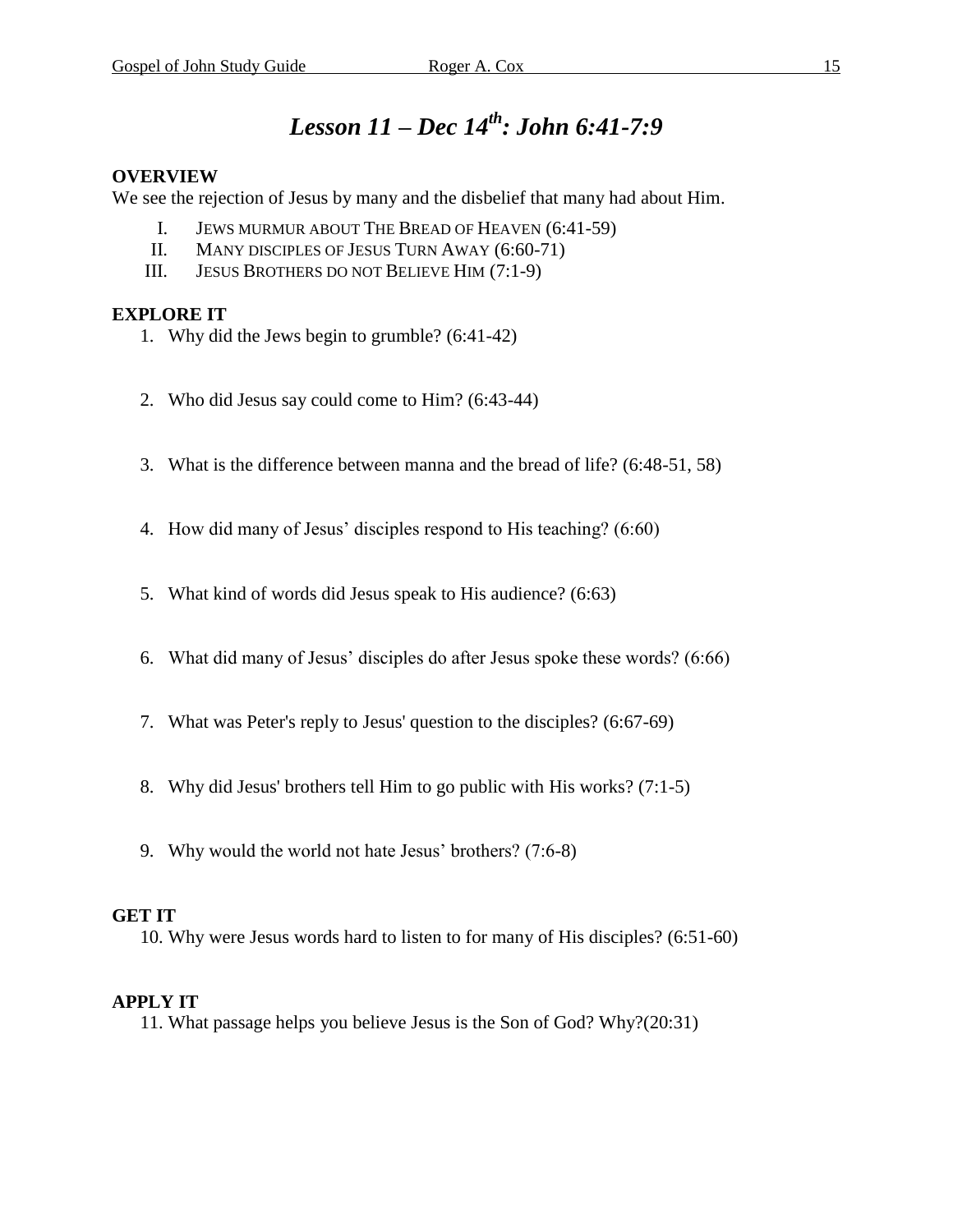### *Lesson 12 – Dec 21 st : John 7:10-53*

### **OVERVIEW**

There is great debate in Jerusalem about who Jesus is.

- I. JESUS TEACHES OPENLY IN THE TEMPLE (7:10-24)
- II. THE PEOPLE AND AUTHORITIES QUESTION WHO HE IS (7:25-52)

### **EXPLORE IT**

- 1. Why were the multitudes grumbling about Jesus? (7:10-13)
- 2. Why did the Jews marvel at Jesus' teaching? (7:15)
- 3. How could they know whether or not His teaching came from God? (7:17-19)
- 4. What point did Jesus make using circumcision? (7:22-23)
- 5. Why did the Pharisees and chief priests want to seize Jesus at that time? (7:25-32)
- 6. Where did the Jews think Jesus was going to go? (7:33-36)
- 7. What conclusions did the people come to about Jesus? (7:40-41)
- 8. Of what did the Pharisees accuse the temple guards? (7:47)

### **GET IT**

- 9. Why did the people get confused over Jesus' identity? (7:41-42)
- 10. Why did the temple guards not bring Jesus to the chief priests and Pharisees? (7:45-46)

### **APPLY IT**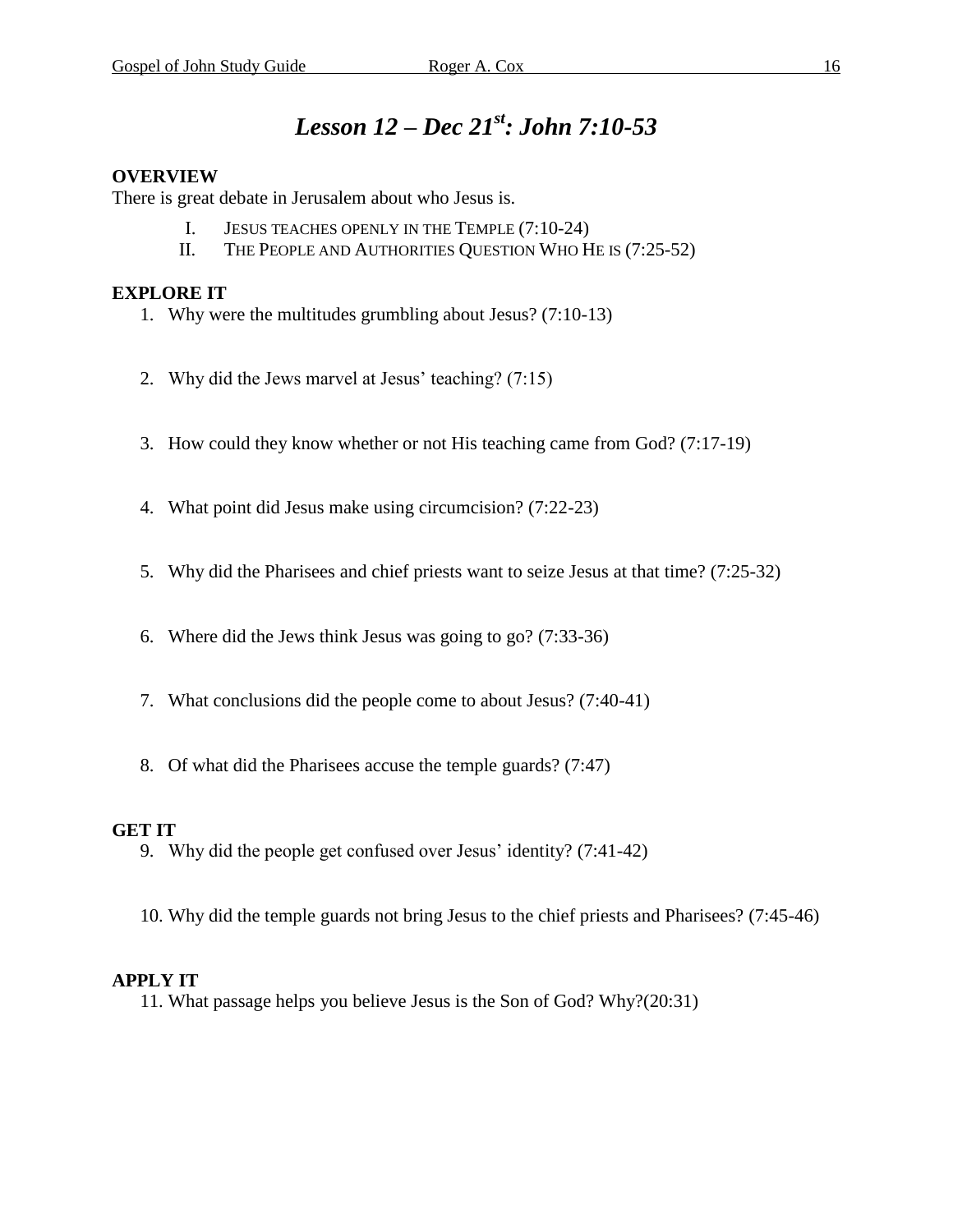### *Lesson 13 – Dec 28 th : John 8:1-59*

### **OVERVIEW**

Jesus defends a woman caught in adultery by reminding her accusers that they, too, are sinners. He says that he is the eternal light of the world and existed before Abraham was even born..

- I. JESUS DEALS WITH A WOMAN ACCUSED OF ADULTERY (8:1-11)
- II. JESUS ANSWERS THE PHARISEES ACCUSATIONS (8:12-59)

### **EXPLORE IT**

- 1. What did the Law of Moses say about someone caught in adultery? (8:5)(See Lev 20)
- 2. What did Jesus answer to the Pharisees' question mean? (8:6-8)
- 3. What did Jesus tell the woman to do? (8:11)
- 4. Why did the Pharisees challenge Jesus? (8:13)
- 5. Why did Jesus say His judgments were right? (8:15-16)
- 6. Which two witnesses did Jesus claim testified on His behalf? (8:17-18)
- 7. Why didn't anyone seize Jesus? (8:20)
- 8. When would people know who Jesus was? (8:27-28)
- 9. What did the Jews attempt to do to Jesus? Why? (8:58-59)

#### **GET IT**

- 10. What does it mean that "the truth will set you free"? (8:32)
- 11. Why were they unable to understand Jesus' words? (8:44-47)

### **APPLY IT**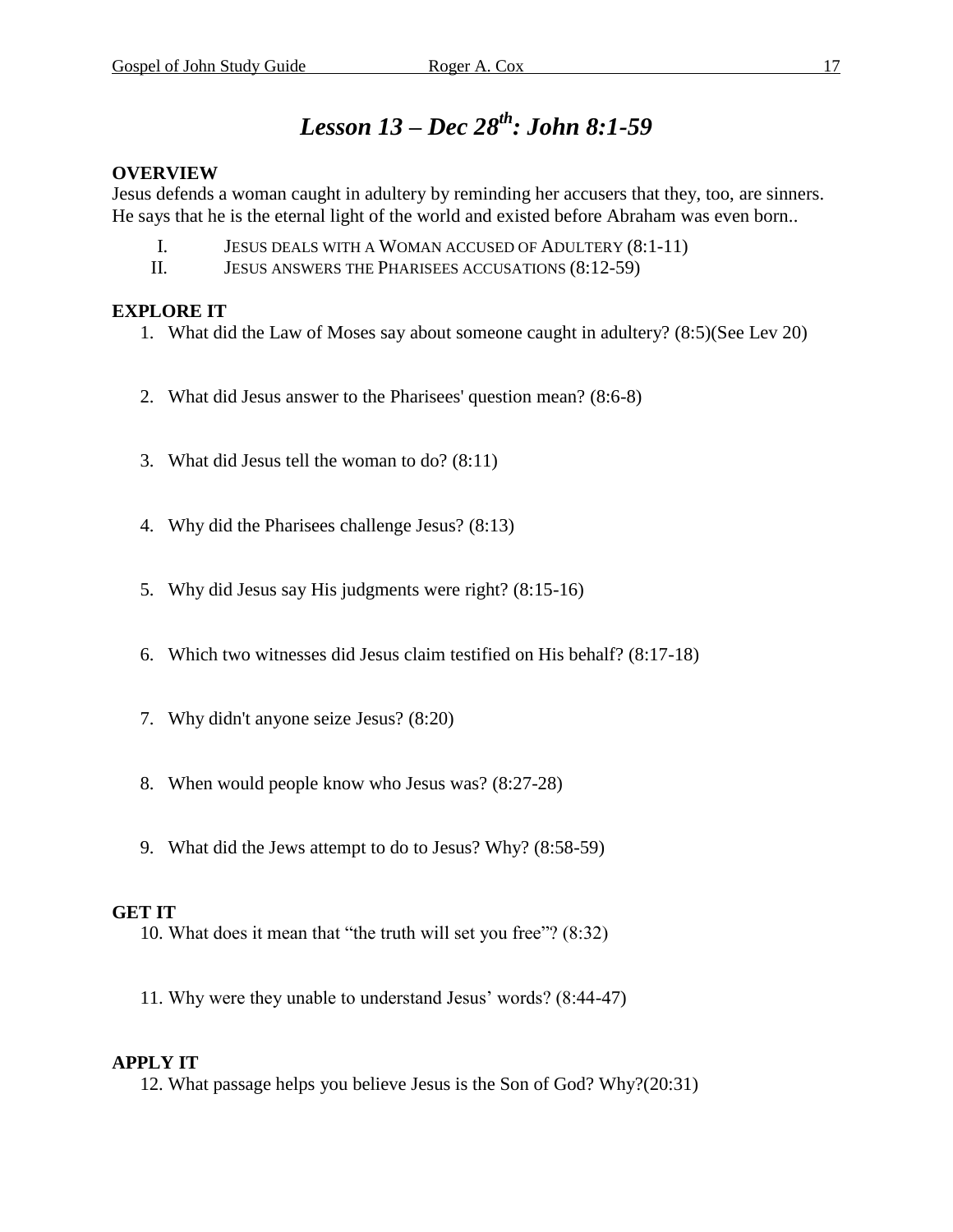### *Lesson 14 – Jan 4 th : John 9:1-41*

### **OVERVIEW**

Jesus heals a man born blind.

- I. JESUS HEALS THE BLIND MAN (9:1-12)
- II. PHARISEES INTERROGATE THE BLIND MAN (9:13-34)
- III. JESUS AND HIS NEW DISCIPLE (9:35-41)

### **EXPLORE IT**

- 1. What question did Jesus' disciples ask Him about the blind man's condition? (9:2)
- 2. What did Jesus tell the blind man to do? (9:7)
- 3. How did the blind man's neighbors respond to his healing? (9:8-10)
- 4. Why did the Pharisees send for the blind man's parents? (9:18)
- 5. What did the blind man's parents fear? (9:22)
- 6. What did the blind man say was remarkable? (9:30)
- 7. What did the Pharisees do to the man who was born blind? (9:34)
- 8. What did the blind man do when Jesus told him who He was? (9:38)
- 9. Why did Jesus say that the Pharisees' guilt would remain? (9:41)

### **GET IT**

Why was the blind man taken to the Pharisees? (9:13)

Why was there a division amongst the Pharisees? (9:16)

### **APPLY IT**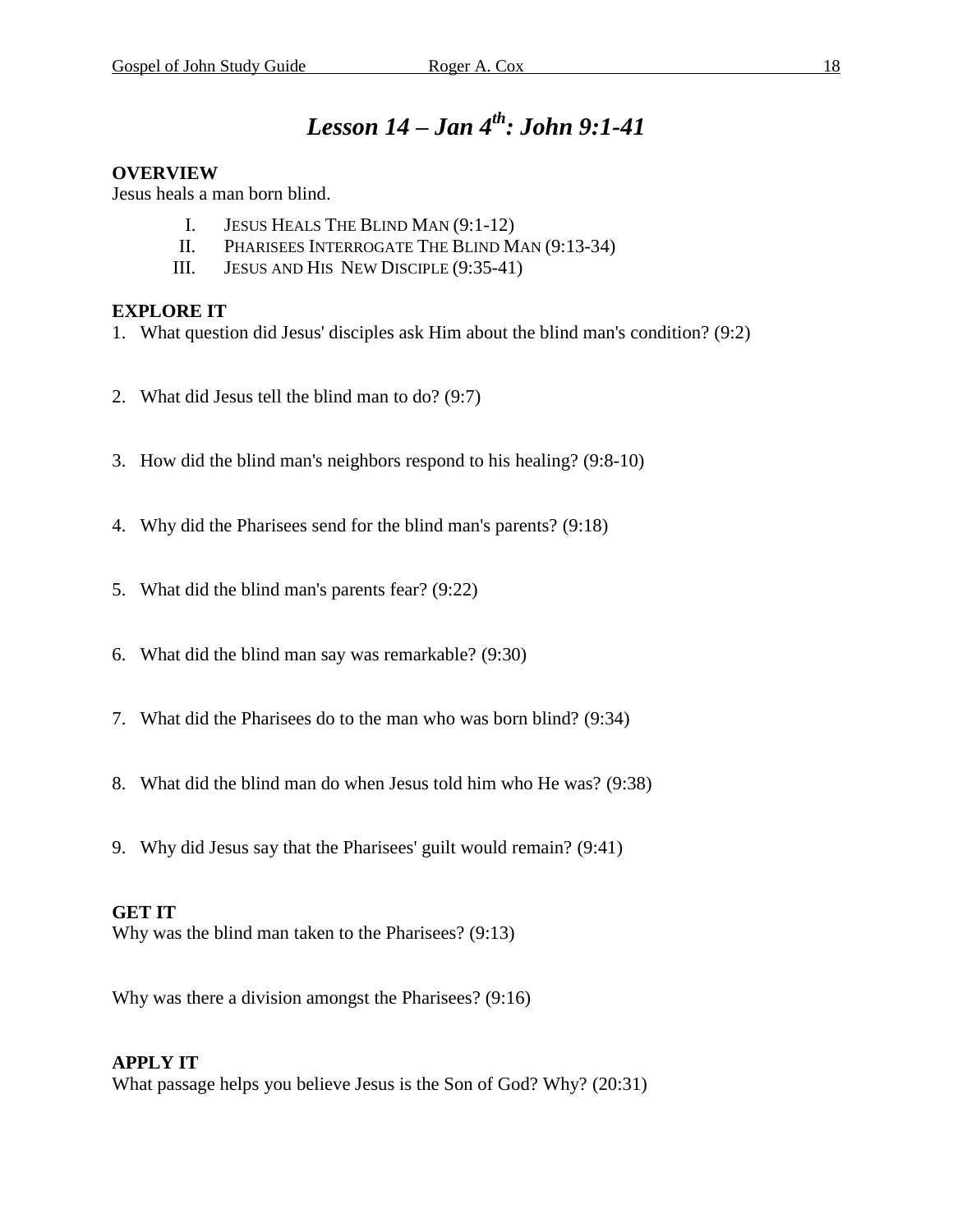### *Lesson 15 – Jan 11 th : John 10:1-42*

### **OVERVIEW**

Jesus says that he is the Good Shepherd. He also says that he is the Son of God and that his Father and he are one.

- I. JESUS IS THE GOOD SHEPHERD (10:1-21)
- II. JESUS AND THE FATHER ARE ONE (10:22-42)

### **EXPLORE IT**

- 1. Why won't sheep follow a stranger? (10:5)
- 2. What type of relationship did Jesus say He had with His sheep? (10:11-14)
- 3. What did Jesus do for His sheep? (10:15-18)
- 4. Why did the Jews question who Jesus was? (10:22-24)
- 5. How did Jesus answer the Jews' question? (10:25-26)
- 6. What did Jesus say that no one could do to His sheep? (10:28-29)
- 7. How did Jesus respond to the Jews' accusation of blasphemy? (10:34-36)
- 8. Why did Jesus say that the Jews should believe in Him? (10:37-38)
- 9. Why did the people across the Jordan believe in Jesus? (10:41-42)

### **GET IT**

10. What does it mean that Jesus is the door of the sheep? (10:7)

### **APPLY IT**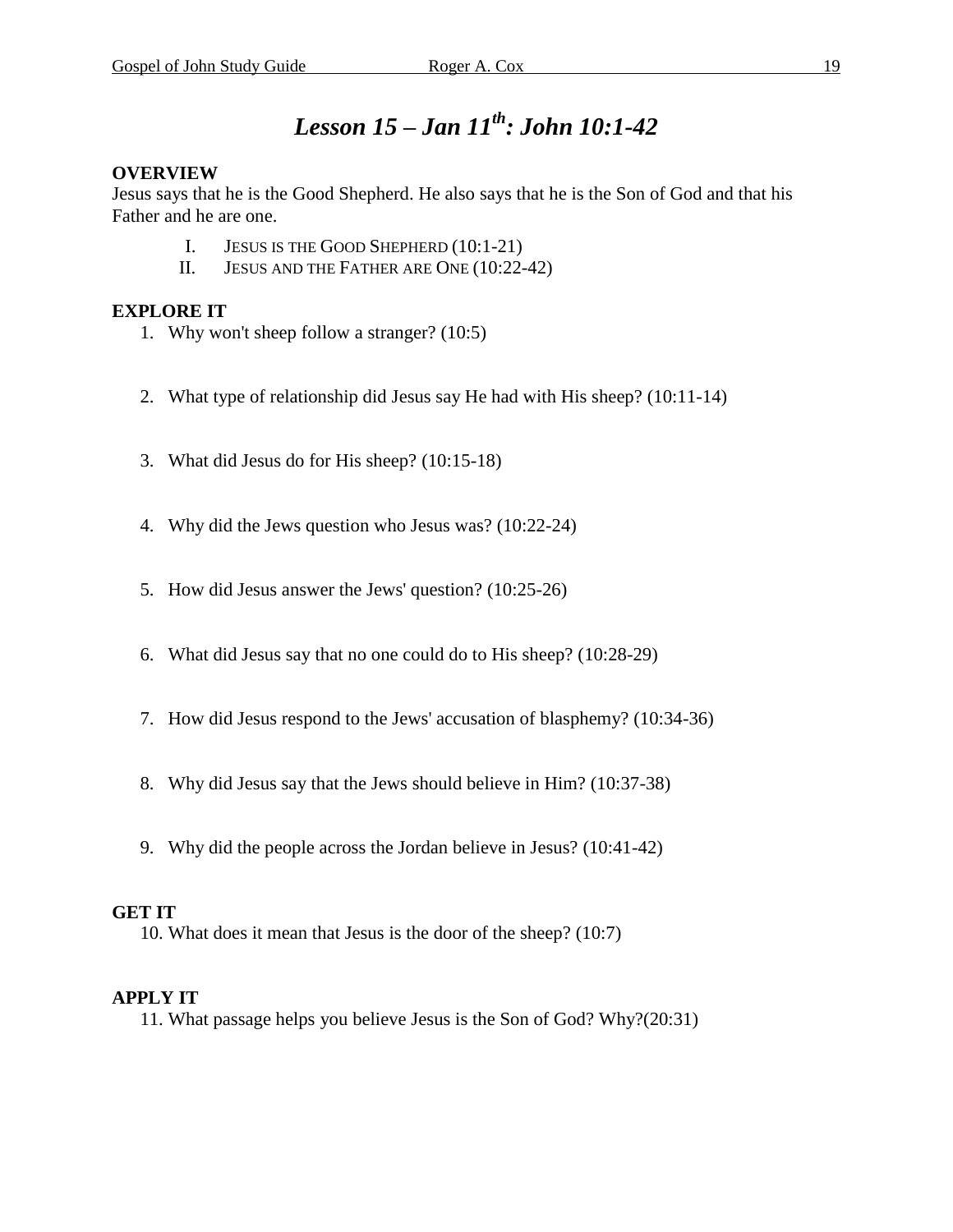### *Lesson 16 – Jan 18 th : John 11:1-57*

### **OVERVIEW**

Jesus raises His friend Lazarus from the dead. The Jews plot to Kill Jesus.

- I. DEATH & RESURRECTION OF LAZARUS (11:1-44)
- II. SOME WITNESSES BELIEVE AND SOME PLOT AGAINST JESUS (11:45-57)

### **EXPLORE IT**

- 1. What did Jesus do when He heard about Lazarus? (11:6)
- 2. Why was Jesus glad He wasn't with Lazarus? (11:15)
- 3. What did Martha say to Jesus about His having come after Lazarus had died? (11:21-22)
- 4. What did Martha and the others learn about Jesus' identity? (11:25)
- 5. How did Mary respond when she saw Jesus? (11:32)
- 6. How did Jesus respond to the weeping by Mary and the others? (11:33-35)
- 7. How did Jesus show Martha the importance of her belief? (11:40)
- 8. What did Jesus say to the Father? Why? (11:41-42)
- 9. What did the Sanhedrin fear? (11:47-48)
- 10. How did Caiaphas prophesy? (11:51-52)

### **GET IT**

11. What does Jesus' answer to His disciples mean? (11:9-10)

### **APPLY IT**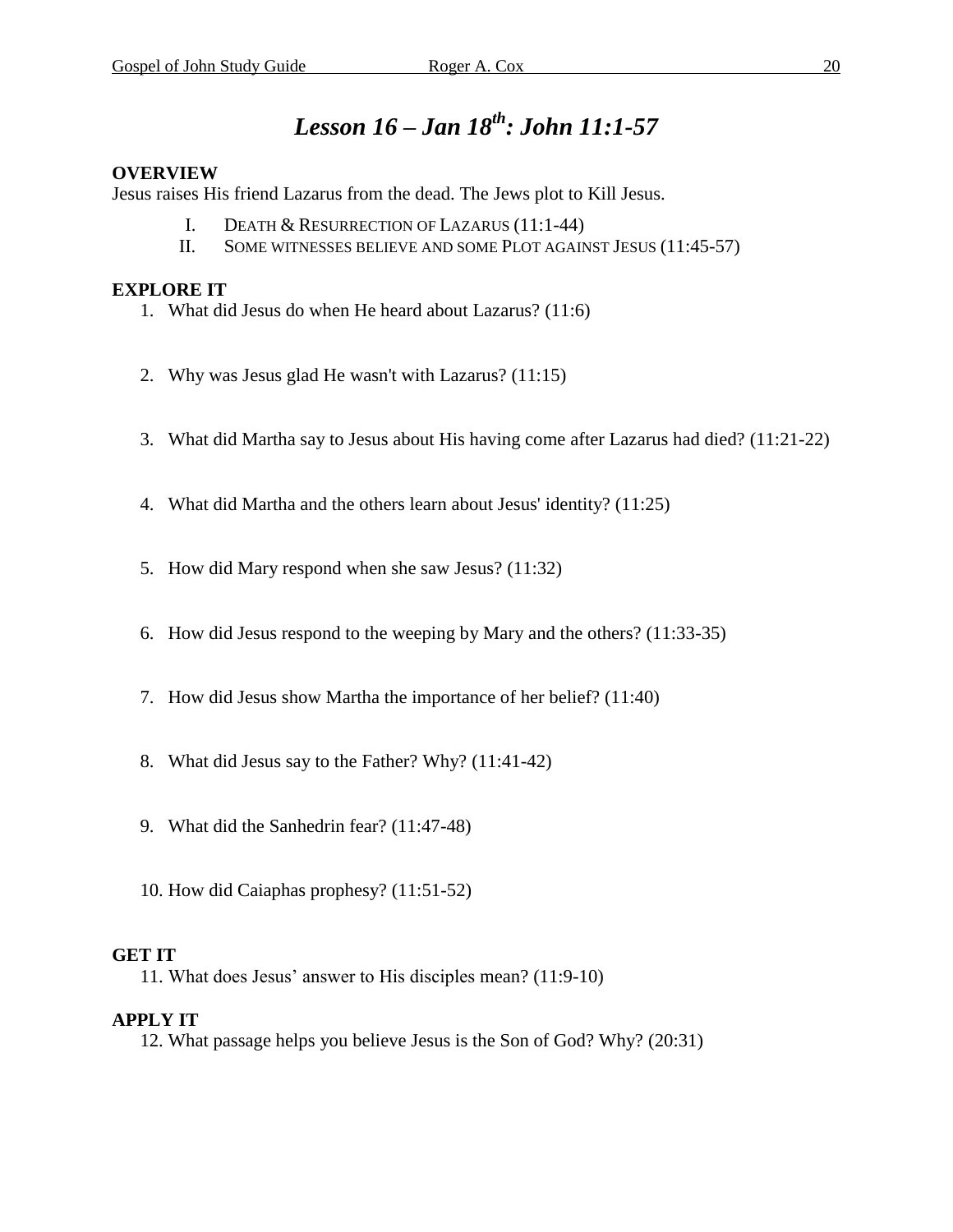### *Lesson 17 – Jan 25 th : John 12:1-50*

### **OVERVIEW**

Mary anoints Jesus' feet with expensive perfume, and Jesus defends her action when Judas condemns it. Jesus fulfills prophecy by riding triumphantly into Jerusalem. He predicts his death.

- I. JESUS ANOINTED BY MARY (12:1-11)
- II. JESUS TRIUMPHAL ENTRY INTO JERUSALEM (12:12-26)
- III. JESUS PREDICTS HIS DEATH (12:27-36)
- IV. WHO HAS BELIEVED THE REPORT OF JESUS? (12:37-50)

### **EXPLORE IT**

- 1. What did Mary do to Jesus? (12:3)
- 2. What motivated Judas's response to Mary's act? (12:6)
- 3. Why did Jesus say that Mary had anointed Him with perfume? (12:7)
- 4. How did the crowd greet Jesus when He arrived in Jerusalem? (12:13)
- 5. When did Jesus' disciples realize the significance of these events? (12:16)
- 6. What did Jesus say about a kernel of wheat? (12:24)
- 7. What was Jesus' attitude about the coming events? (12:27)
- 8. What did Jesus say would happen when He was lifted up? (12:32)
- 9. What was significant about the response of the Jews to Jesus' ministry? (12:38)
- 10. Why didn't the leaders who did believe in Jesus admit their faith? (12:42-43)
- 11. What did Jesus say would condemn the person who did not accept His words? (12:48)

### **GET IT**

- 12. What did the chief priests plan to do? Why? (12:10-11)
- 13. Why was it significant that many did not believe in spite of the many signs of Jesus? (12:37-41)

### **APPLY IT**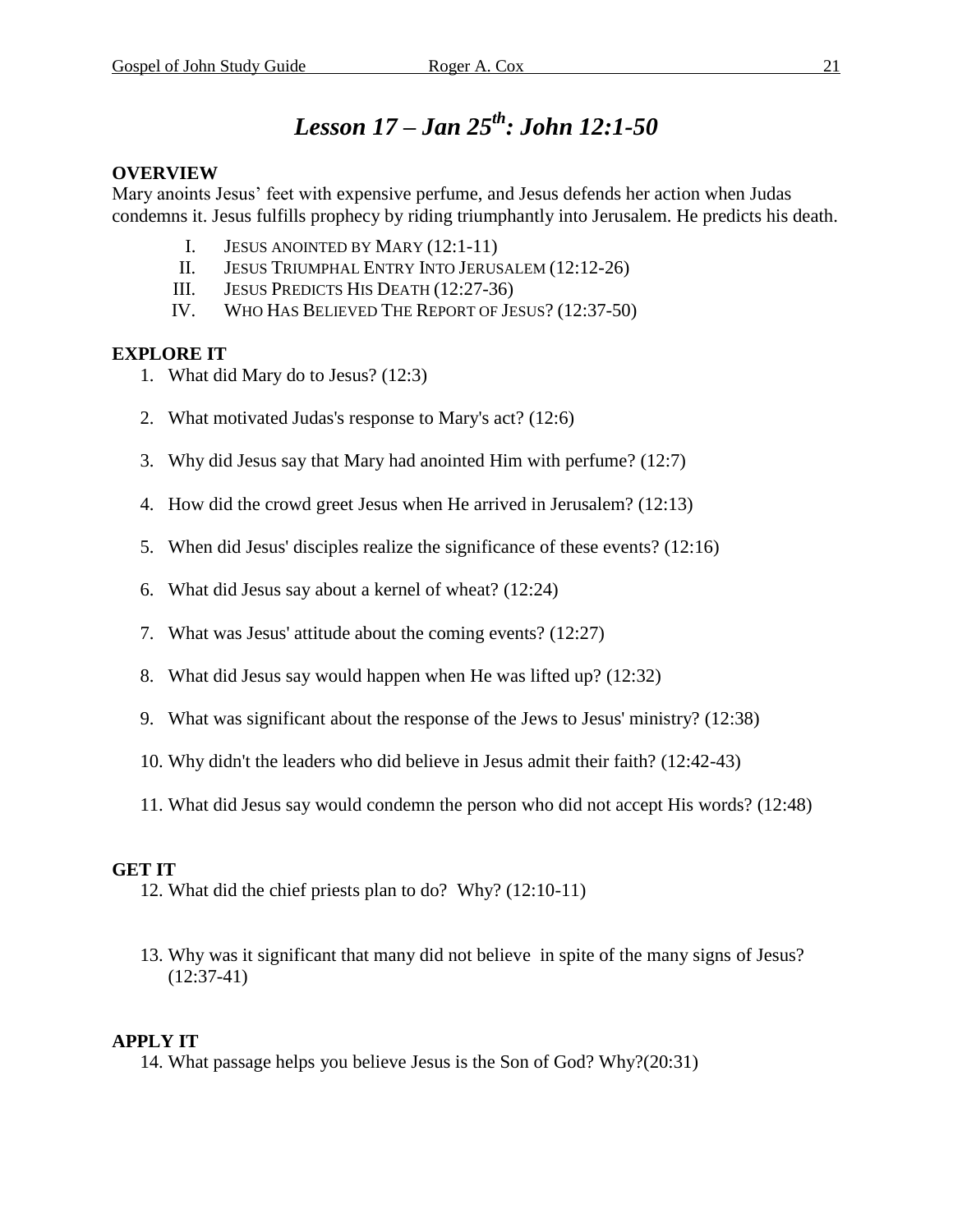### *Lesson 18 – Feb 1 st : John 13:1-38*

### **OVERVIEW**

Jesus washes his disciples' feet and predicts both Judas's betrayal and Peter's denial.

- I. THE WASHING BY JESUS (13:1–17)
- II. THE WARNING BY JESUS (13:18–38)

### **EXPLORE IT**

- 1. What did Jesus do that surprised Peter? (13:3-6)
- 2. What did Jesus say about the person who shared His bread? (13:18)
- 3. Why did Jesus tell His disciples He would be betrayed? (13:19)
- 4. How did Jesus' disciples respond when He said one of them would betray Him? (13:22)
- 5. What did the other disciples think Jesus was telling Judas to do? (13:28-29)
- 6. What did Jesus command His disciples to do? (13:34)
- 7. How did Jesus say people would know His disciples? (13:35)
- 8. What did Peter pledge to do? Was he prepared to die? (13:37)
- 9. What blunt statement did Jesus make about Peter? (13:38)

### **GET IT**

- 10. Why did Jesus wash His disciple's feet? (13:4-16)
- 11. Why did Peter declare he would never allow Jesus to wash his feet? (13:8)

#### **APPLY IT**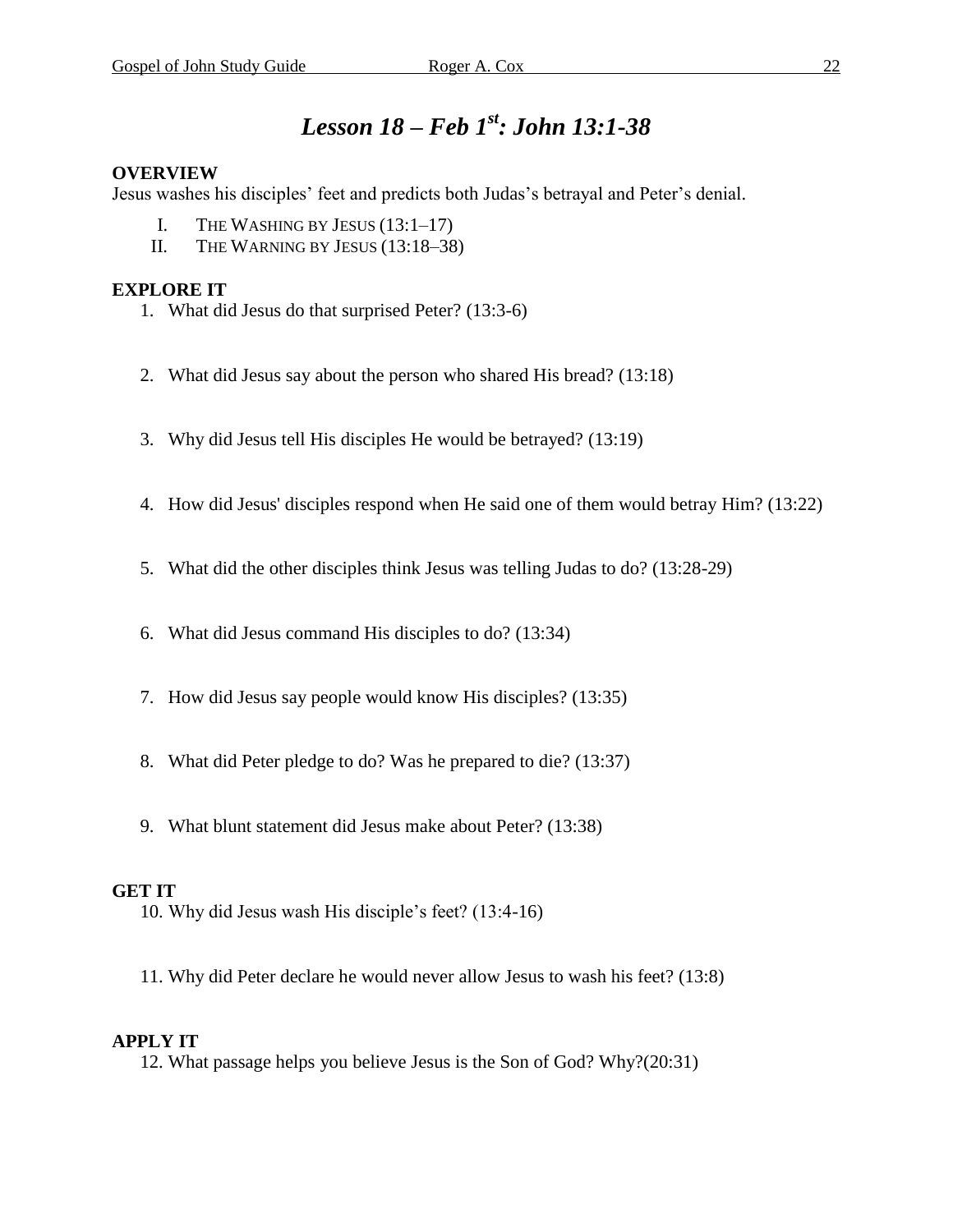### *Lesson 19 – Feb 8 th : John 14:1-31*

### **OVERVIEW**

Jesus tells the disciples He is going away but that He will send a Helper to them..

- I. THE CONSOLATION HE GIVES TO HIS DISCIPLES (14:1–4)
- II. THE CONVERSATION HE HAS WITH HIS DISCIPLES (14:5–31)

### **EXPLORE IT**

- 1. What is in God's house? (14:2)
- 2. What promise did Jesus make to them? (14:3)
- 3. Whom did Philip ask Jesus to show them? (14:8)
- 4. How did Jesus respond to Philip's request to be shown the Father? (14:9)
- 5. How did Jesus characterize His relationship with the Father? (14:10-11)
- 6. Why did Jesus say that He would do whatever His believers asked in His name? (14:13)
- 7. Whom did Jesus promise to send? (14:16)
- 8. Why could the world not accept the Spirit of Truth? (14:17)
- 9. What did Jesus say the Counselor would do? (14:25-26)
- 10. Why did Jesus tell His disciples about the future? (14:29)

### **GET IT**

11. Why does Jesus scold Philip a little after his response? (14:7-11)

### **APPLY IT**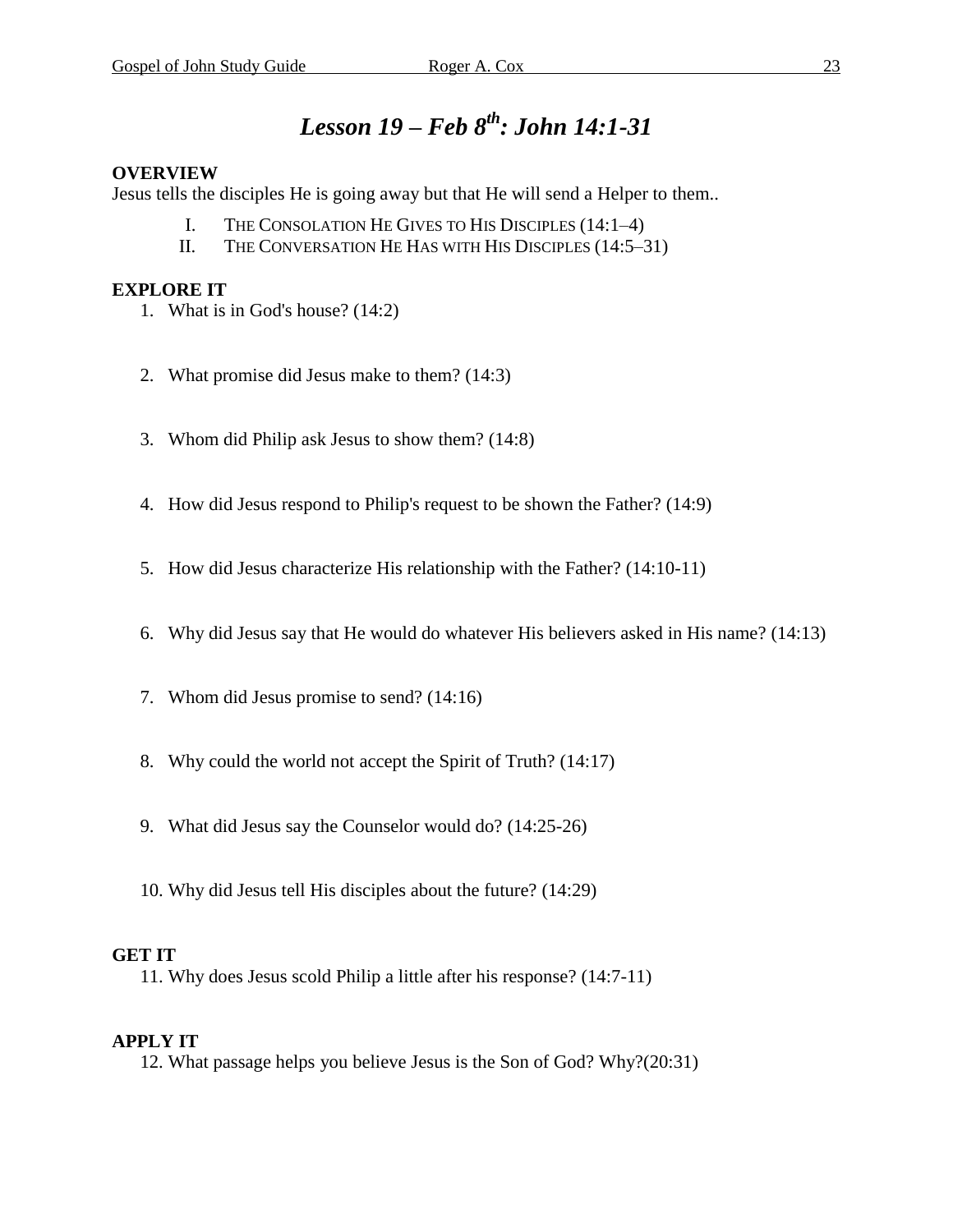### *Lesson 20 – Feb 15th : John 15:1-16:4*

### **OVERVIEW**

Jesus speaks to his disciples about bearing fruit, loving, suffering, and witnessing.

- I. JESUS IS THE TRUE VINE (15:1-8)
- II. JESUS COMMANDS TO LOVE ONE ANOTHER (15:9-17)
- III. THE WORLD WILL HATE YOU (15:18-16:4)

#### **EXPLORE IT**

- 1. How does a gardener tend to the branches that bear fruit and the branches that do not?  $(15:2)$
- 2. What must the branches do in order to bear fruit? (15:4)
- 3. Who are the branches? (15:5)
- 4. What privilege is given to the branches that remain in the vine? (15:7)
- 5. How were Jesus' disciples to remain in His love? (15:10)
- 6. What is the greatest manifestation of love? (15:13)
- 7. Why did Jesus call His disciples friends? (15:15)
- 8. Why does the world hate Jesus' disciples? (15:19)
- 9. What did Jesus want His disciples to remember? (15:20)
- 10. For what reason did Jesus tell the disciples these things? (16:1,4)

#### **GET IT**

11. What is Jesus' commandment to His disciples? (15:9-17)

#### **APPLY IT**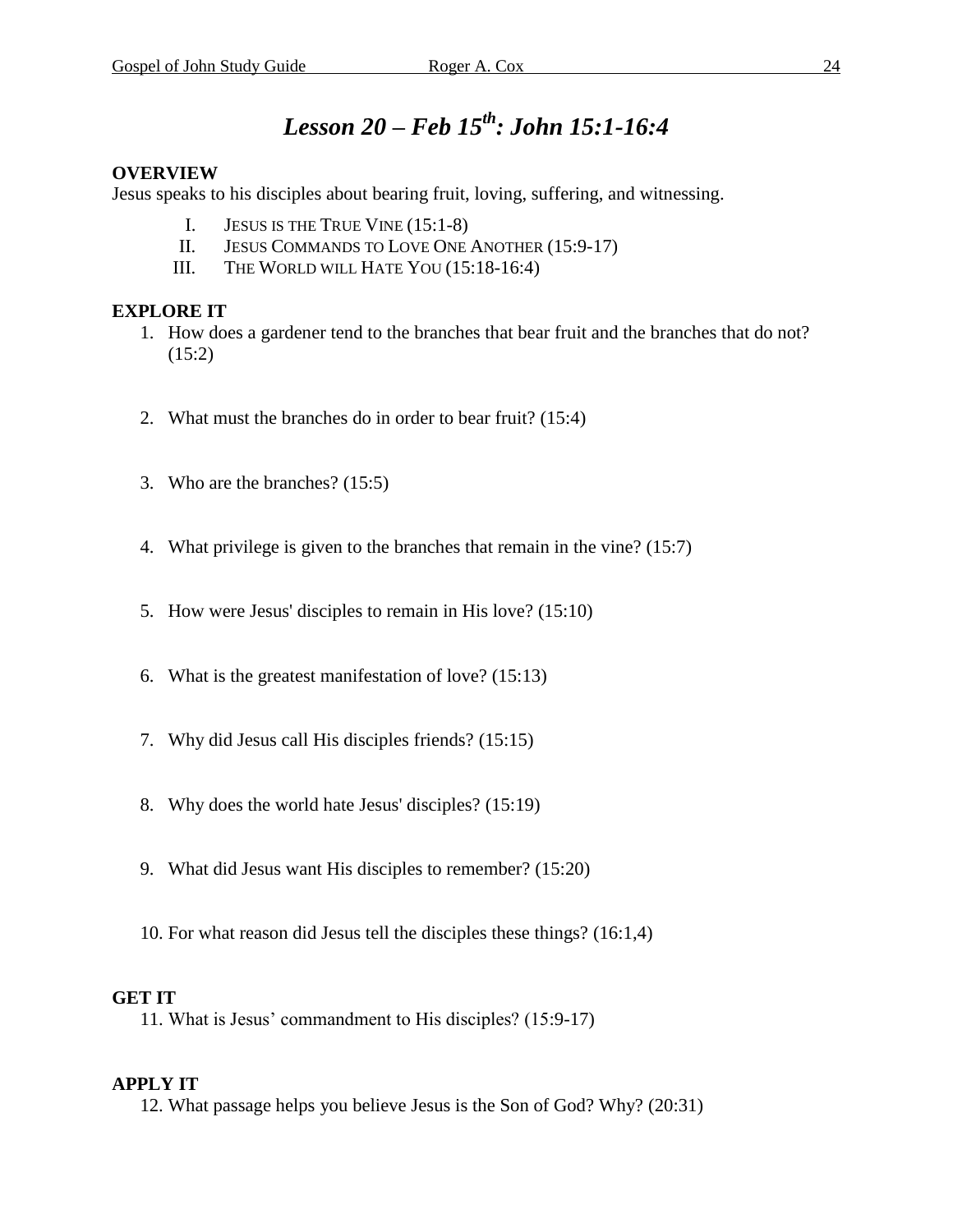### *Lesson 21 – Feb 22nd : John 16:5-33*

### **OVERVIEW**

Jesus tells His disciples He is going away but He will send a Helper to guide them into all truth. He tells them their sorrow will turn to joy because He has overcome the world.

I. JESUS PREPARES THE DISCIPLES FOR HIS DEPARTURE (16:5-33)

### **EXPLORE IT**

- 1. Why was it beneficial that Jesus was leaving? (16:7)
- 2. What would the Helper do for the world when He came? (16:8-11)
- 3. What would the Spirit of truth do for Jesus' disciples when He came? (16:12-14)
- 4. In what way would the Spirit bring Jesus glory? (16:14-15)
- 5. How did the disciples react to Jesus' "in a little while" statement? (16:17-18)
- 6. What did Jesus tell His disciples would happen to them? (16:19-20)
- 7. Why did the Father love the disciples? (16:26-27)
- 8. From where did Jesus come and to where was He going? (16:28)
- 9. What did Jesus predict the disciples would do? (16:31-32)
- 10. Why did Jesus tell the disciples to take heart? (16:33)

#### **GET IT**

11. How can we have peace and tribulation simultaneously? (16:33)

### **APPLY IT**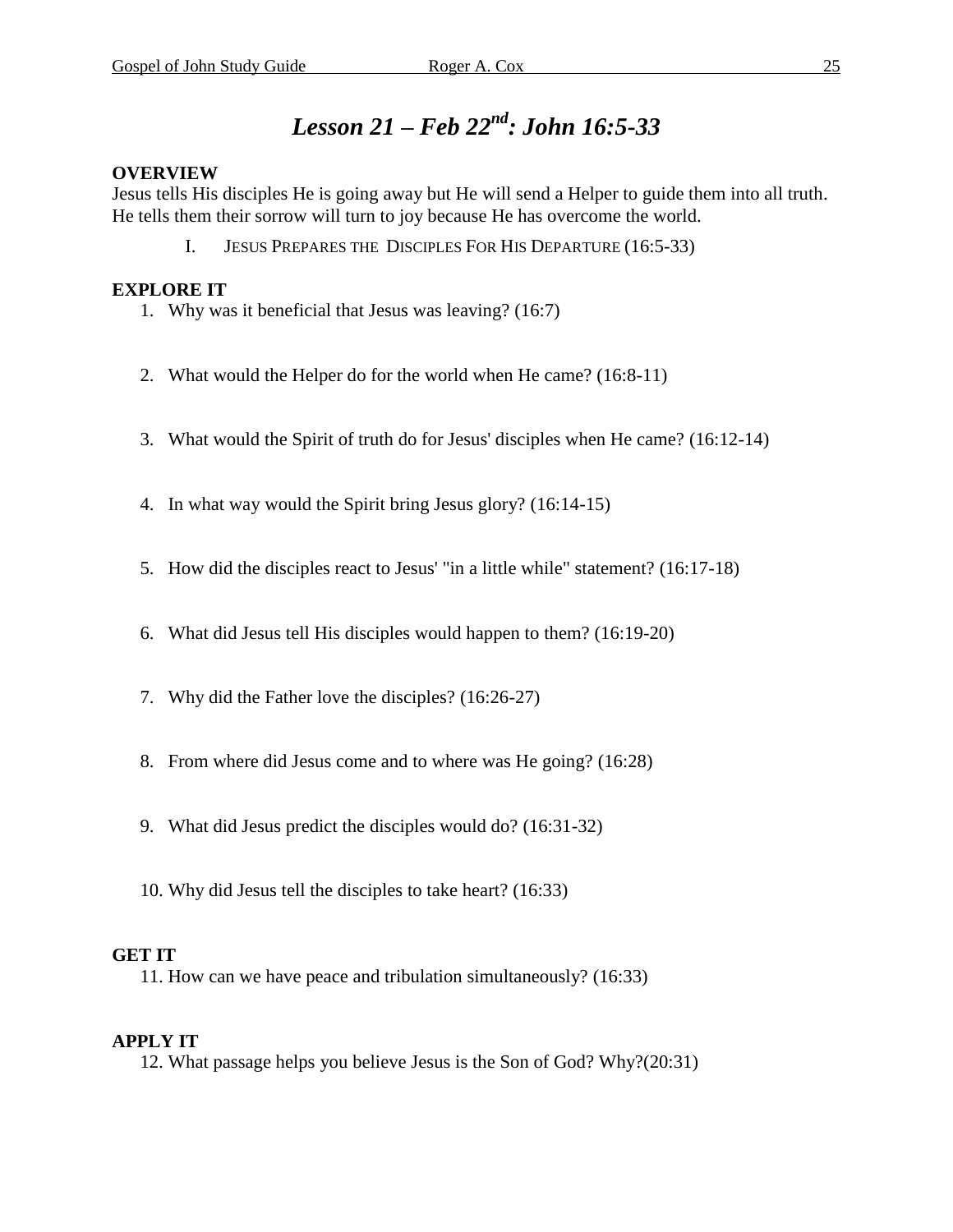### *Lesson 22 – Feb 29th : John 17:1-26*

#### **OVERVIEW**

Some refer to this prayer by Jesus as the High Priests Prayer. He prays for His return to glory with the Father, safekeeping for the Disciples and Unity for all Believers.

I. JESUS PRAYS FOR HIMSELF, THE DISCIPLES AND ALL BELIEVERS (17:1-26)

### **EXPLORE IT**

- 1. Why did Jesus want the Father to glorify the Son? (17:1)
- 2. For what purpose did God grant Jesus authority over all people? (17:2)
- 3. What had Jesus done by completing the work the Father had given him? (17:4)
- 4. With what glory did Jesus ask the Father to glorify Him? (17:5)
- 5. What did Jesus say His disciples knew? (17:7-8)
- 6. What did Jesus ask His Father to do for His disciples? (17:11)
- 7. Why did the world hate Jesus' disciples? (17:14)
- 8. For whom did Jesus pray? (17:20)
- 9. What did Jesus want the world to know? (17:23)

### **GET IT**

- 10. Why did Jesus pray for His disciples? (17:9)
- 11. How did Jesus want believers to be unified? (17:22)

### **APPLY IT**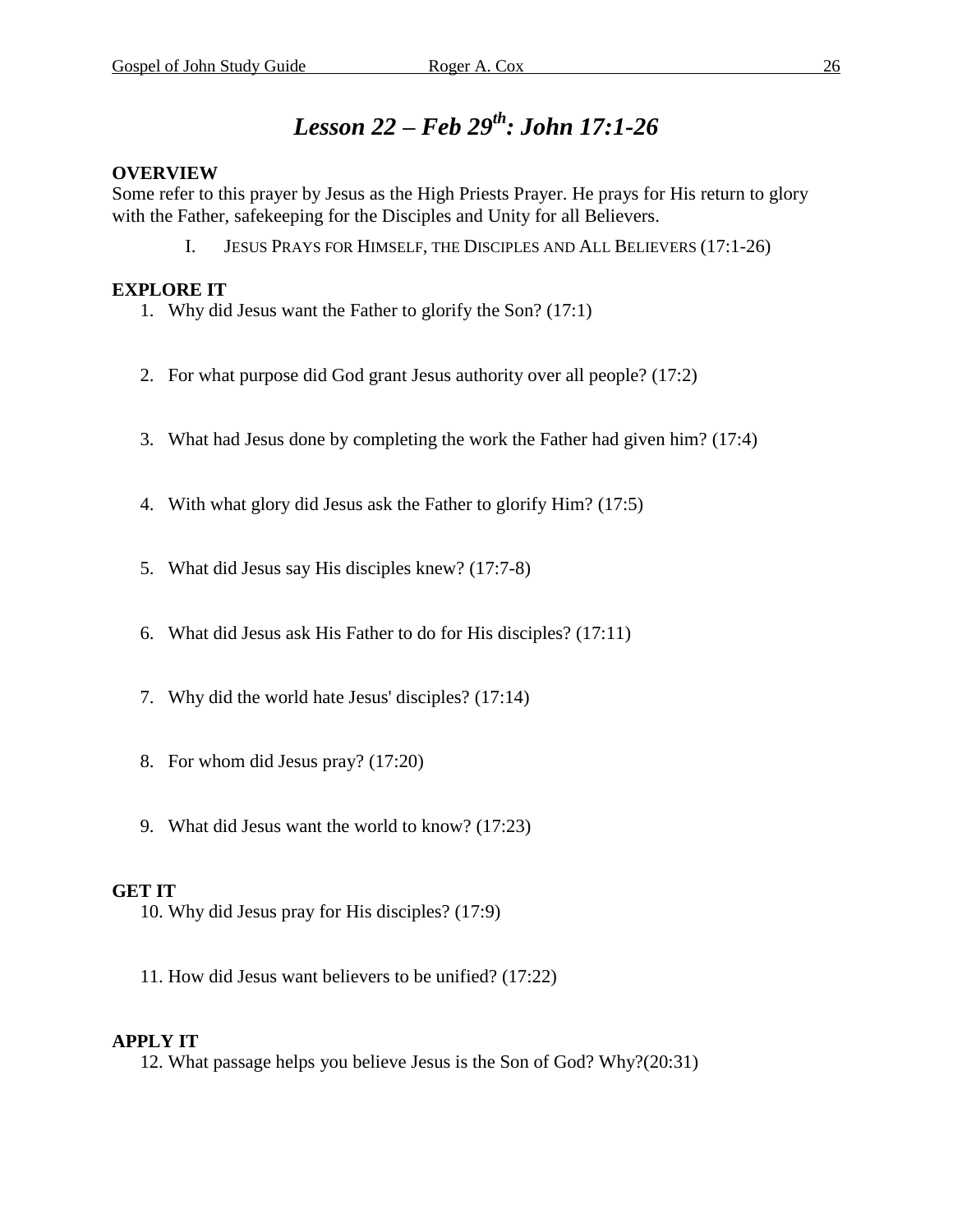### *Lesson 23 – Mar 7 th : John 18:1-40*

### **OVERVIEW**

Jesus is betrayed by Judas into the hands of a battalion of Roman soldiers and Temple guards. The high priest questions Jesus. Peter denies Jesus, as the Savior predicted. Jesus stands trial before Pilate.

- I. JESUS ARRESTED IN GETHSEMANE (18:1-11)
- II. JESUS TRIED BEFORE HIGH PRIESTS AND PILATE (18:12-40)

### **EXPLORE IT**

- 1. How did the troops react when Jesus identified Himself? (18:6-7)
- 2. Why did Jesus tell the soldiers to release His disciples? (18:8-9)
- 3. How did Peter respond to the threat to Jesus? (18:10)
- 4. How was Jesus treated by His captors? (18:12-13)
- 5. Who followed Jesus? (18:15)
- 6. What did the girl at the door of the courtyard ask Peter? (18:17)
- 7. How did the Jews introduce Jesus to the governor Pilate? (18:28-30)
- 8. What did Pilate want the Jews to do with Jesus? (18:31)
- 9. What did Jesus tell Pilate about His kingdom? (18:36)
- 10. What choice did Pilate present to the Jews? (18:38-39)

### **GET IT**

11. To whom was Jesus taken first? Why? (18:13)

### **APPLY IT**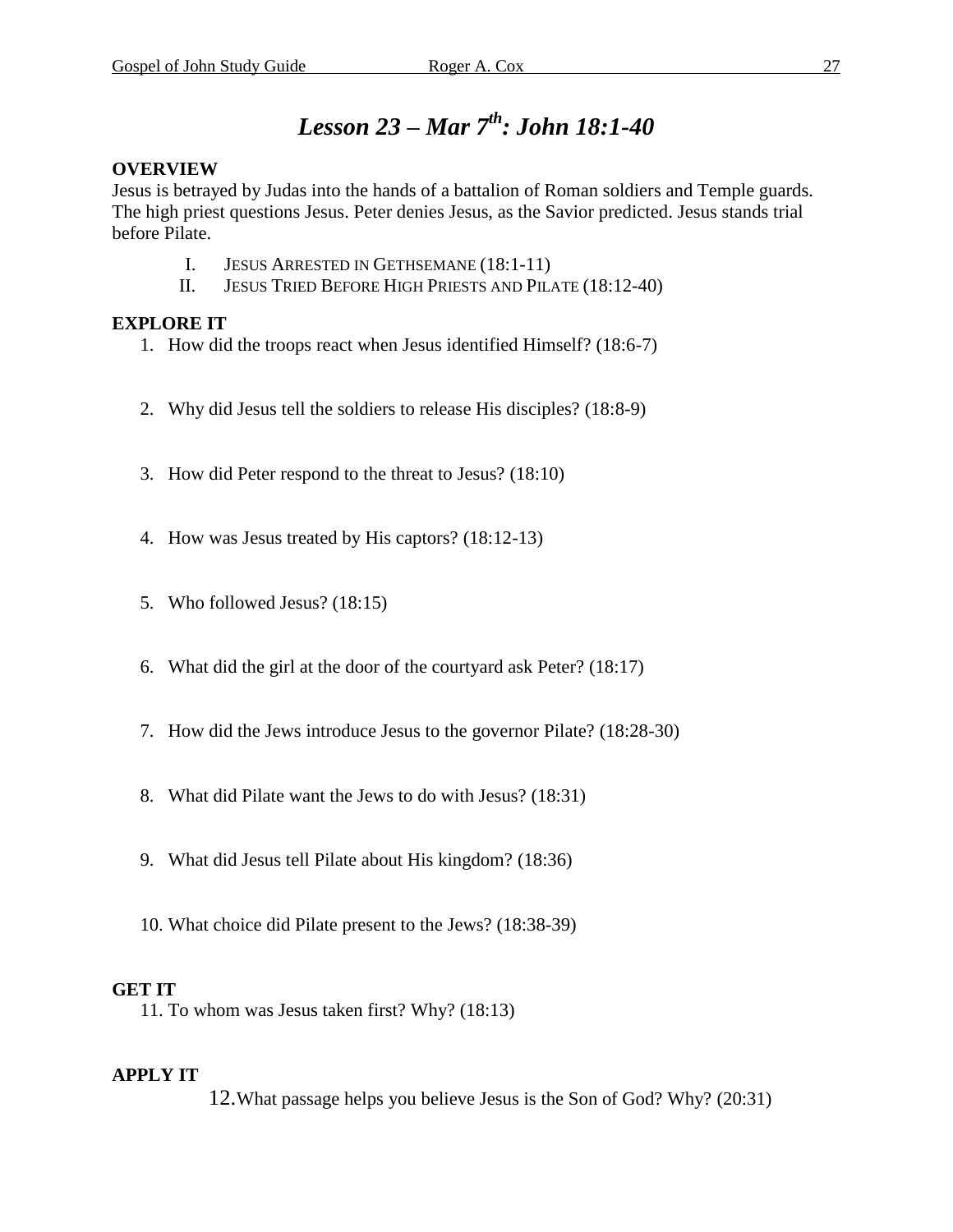### *Lesson 24 – Mar 14 th : John 19:1-42*

### **OVERVIEW**

Pilate gives in to the crowd and sentences Jesus to death. After Jesus dies on the cross, Joseph of Arimathea asks Pilate for permission to bury Jesus' body and places it in a new, previously unused tomb.

- I. JESUS TRIED BEFORE PILATE AND CROWD (19:1-16)
- II. JESUS CRUCIFIED (19:17-37)
- III. JESUS BURIED IN JOSEPH'S TOMB (19:38-42)

### **EXPLORE IT**

- 1. Why did Pilate tell the Jews to look at the man (Jesus)? (19:5)
- 2. Why was Pilate afraid? (19:8)
- 3. Why did Pilate relent and have Jesus crucified? (19:16)
- 4. What upset the Jews about the charge against Jesus written over His head? (19:19)
- 5. Why does John tell us that Jesus tunic was one woven piece without seam? (19:23)
- 6. What did Jesus know during His last moments on the cross? (19:28)
- 7. Who buried Jesus? (19:38-39)

### **GET IT**

- 8. Why did Pilate scourge Jesus if he found no fault in Him? (19:1-4)
- 9. What son did Jesus tell his mother to behold? (19:26)
- 10. Why was it important that Jesus die when he did? (19:30)

### **APPLY IT**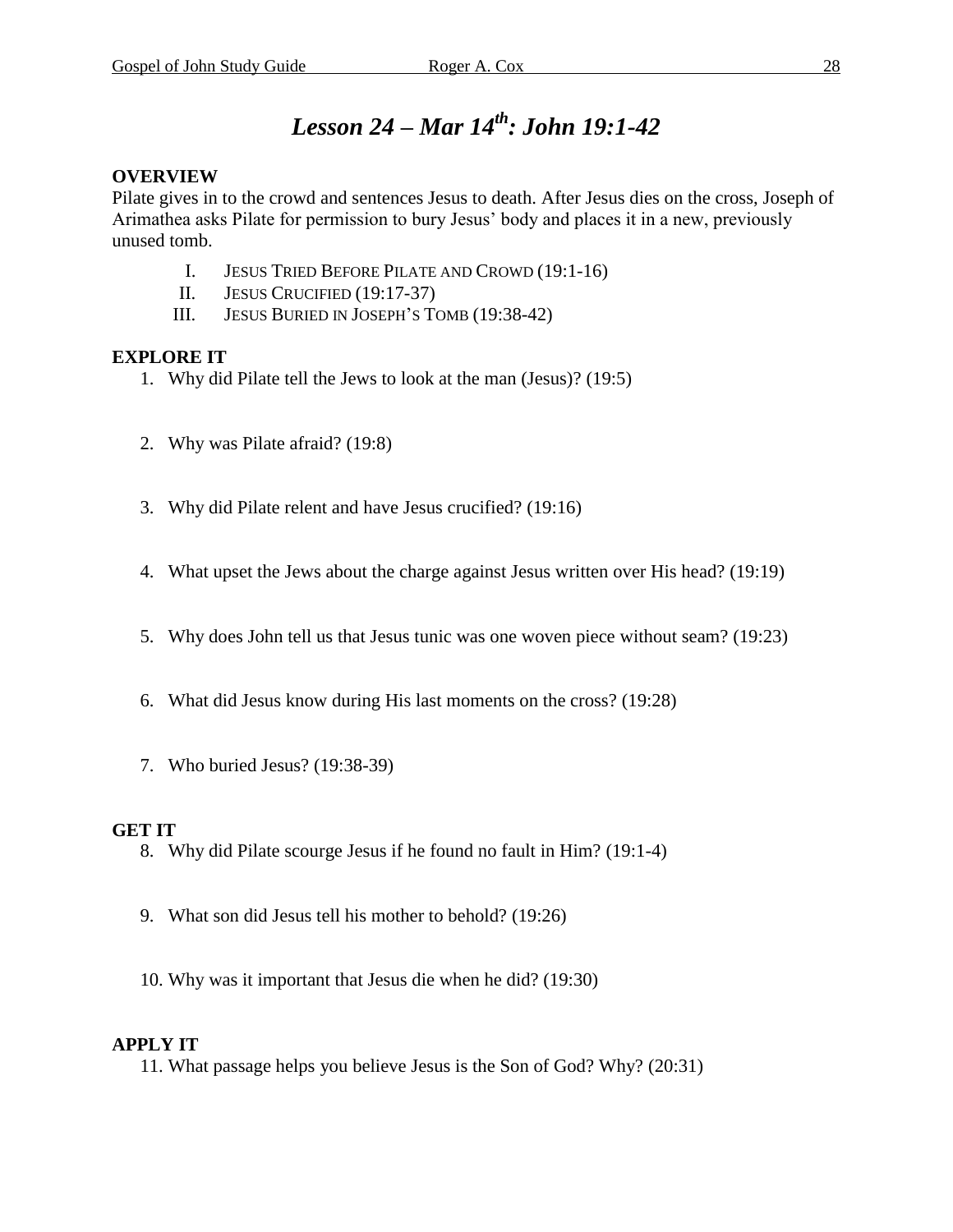### *Lesson 25 – Mar 21 st : John 20:1-31*

### **OVERVIEW**

Jesus rises from the grave and appears to Mary Magdalene and the disciples, except for Thomas. Thomas doubts the truth of the Resurrection until Jesus appears again the next week to him and the rest of the disciples.

- I. THE EMPTY TOMB (20:1-10)
- II. JESUS APPEARS TO MARY AND DISCIPLES (20:11-31)

### **EXPLORE IT**

- 1. What did Mary Magdalene tell Peter and John? (20:2)
- 2. What did John and Peter discover when they arrived at the tomb? (20:4-7)
- 3. What did Peter and John not understand even after they visited Jesus' empty tomb? (20:9)
- 4. How did Mary answer the angels' question? (20:13)
- 5. Who comforted Mary? (20:14-16)
- 6. What did Jesus tell Mary to tell His brethren? (20:17)
- 7. What did Jesus say to the disciples? (20:19-23)
- 8. What did Thomas need to see in order to believe that Jesus was alive? (20:25)
- 9. What did Jesus say about seeing and believing? (20:29)

### **GET IT**

- 10. How did John respond to what he found in the tomb? (20:8)
- 11. Why did Jesus tell Mary not to cling to Him? (20:17)

### **APPLY IT**